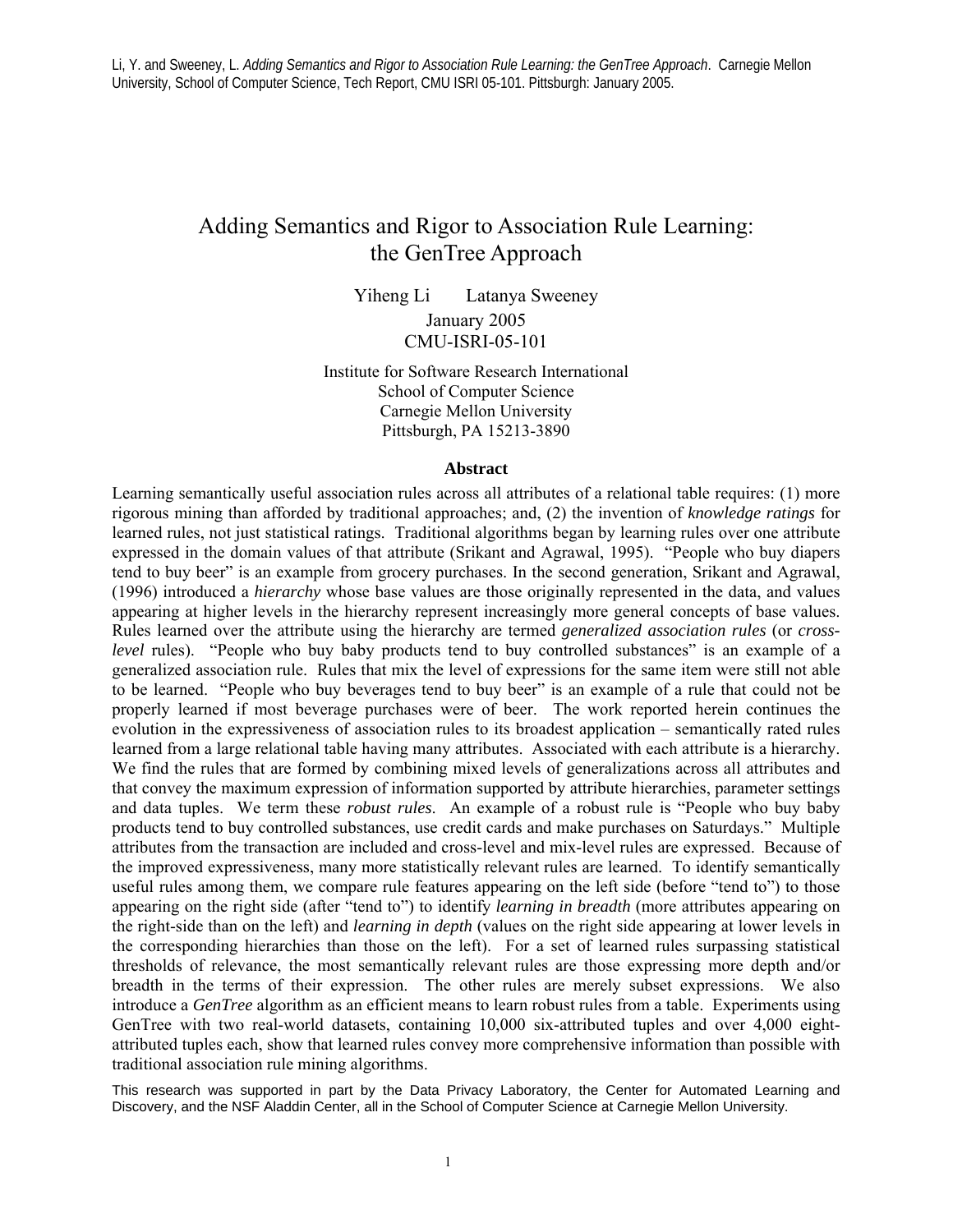**Keywords:** *Association rules, classification problems, data mining, knowledge acquisition, rule learning, hierarchical learning.*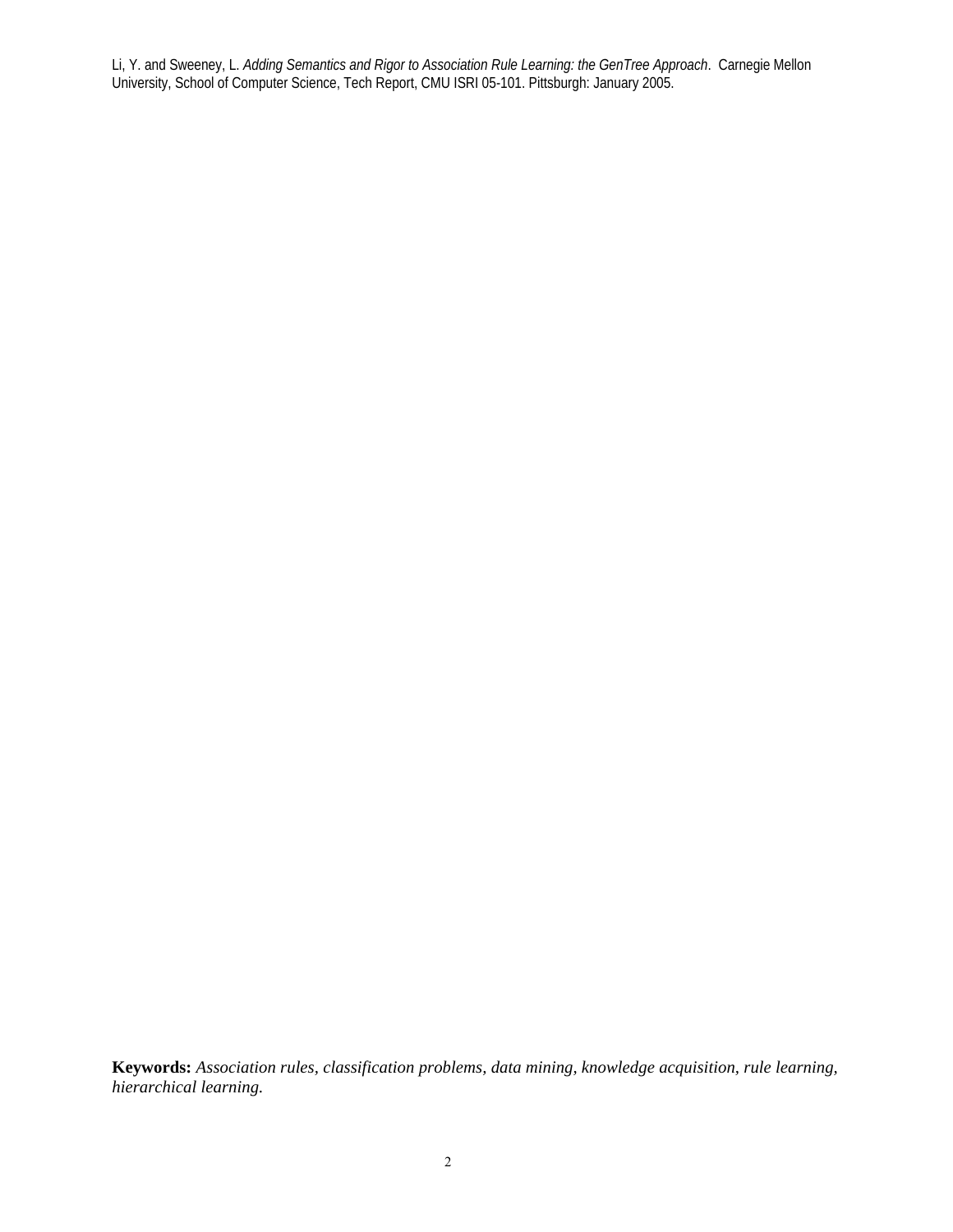# **1. Introduction**

 $\overline{a}$ 

The problem of discovering meaningful associations across all data elements in a large relational table requires: (1) more rigorous mining than afforded by traditional approaches to association rule learning; and, (2) the invention of knowledge ratings for learned rules, not just statistical ratings. Learned associations, expressed as rules, are the basis of association rule learning, first introduced by Srikant and Agrawal in 1993 [1]. Given sets of items appearing in transactions in a dataset, an association rule is an expression of the form  $Body \Rightarrow Head$ , where  $Body$  and  $Head$  are sets of items. An association rule can be stated as "*Body* tends to *Head*." An example of an association rule is: "People living near MIT (ZIP<sup>1</sup> 02139) tend to be Democrats<sup>2</sup>." An association rule is corroborated by the data from which it is observed by two measures – support and confidence. *Support* is the probability that both *Body* and *Head* occur in a transaction: P(*Body* & *Head*). *Confidence* is the conditional probability that given *Body* appears in a transaction, *Head* also appears: P(*Head* | *Body*). In a list of registered voters, the association rule "People living near MIT (ZIP 02139) tend to be Democrats" has 19% support and 57.9% confidence.

 Finding the most "meaningful" rules for decision makers not only requires quantifiable corroboration using support and confidence, but also requires the ability to express rules in semantic terms useful to decision makers. Association rule learning can be formulated as a problem of searching through a predefined space of potential rules for the rules that best fit the examples quantifiably and semantically.

 By selecting a rule representation, the human designer implicitly defines the space of all rules that an association rule learner (or "learner") can ever represent and therefore can ever learn. Imielinski and Mannila [3] were among the first to recognize that "there is no such thing as real discovery [in data mining], just a matter of the expressive power of the query language [used to learn]." We use the symbol R to denote the set of all possible rules that a learner may consider regarding a relational table *D*. R is determined by the human designer's choice of representations to express the semantics associated with data values in *D*. The simplest choice is to rely on values in *D* alone, as was done when association rule learning was first introduced [1]. In this case, learned rules can only be expressed in the base values of *D*. The association rule "People who buy diapers tend to buy beer" is an example of a traditional association rule learned from a database of grocery purchases. The initial approach to learning association rules is based on identifying "Frequent Itemsets" using the *a priori* algorithm – i.e., find all combinations of values appearing in transactions and then partition the values within the combinations into eligible bodies and heads of rules and compute statistical relevance. Even though some values in *D* may be semantically related to other values (e.g., both milk and juice are beverages) there is no representation provided by which the learner can consider joining related values (milk and juice) to attain more generalized rules (about beverages) that may be more corroborated or more generally expressed.



**Figure 1. Attribute hierarchy for ZIP codes in Cambridge, Massachusetts, shown as domain generalization hierarchy on left and as value generalization hierarchy on right.** 

<sup>&</sup>lt;sup>1</sup> Five-digit ZIP codes are postal codes in the United States. Including a digit, left to right, identifies an increasingly smaller geographic area. MIT is in ZIP 02139, Harvard in 02138 and Carnegie Mellon in 15213.

 $2 \text{ In the United States, there are two primary political affiliations - Democrates and Republicans.}$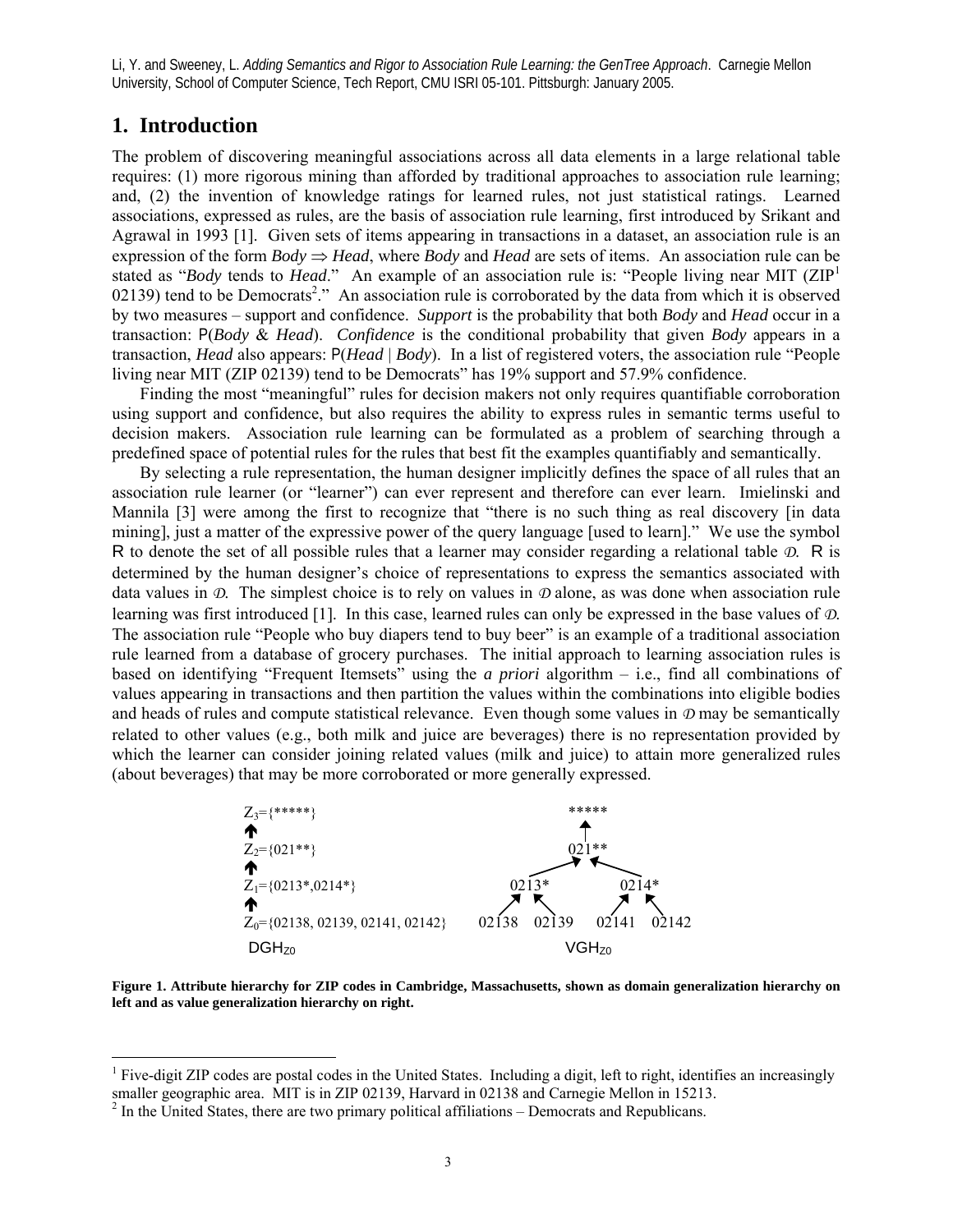In 1996, the notion of associating a concept hierarchy with base values in transactional data was introduced [2, 10]. Rules could then be learned not only over the base values but also over generalized concepts that semantically related base values. For example, given transactions of grocery purchases and an "is-a" hierarchy that related milk and juice as beverages, rules involving milk, juice and beverages could then be learned. Such rules are called *generalized association rules* (or "cross-level" rules). Generalized association rule learners followed the traditional a proiri algorithm approach: find all Frequent Itemsets across all possible combinations of different levels in the hierarchy, and then treat partitions (subsets and complementary subsets) as eligible bodies and heads of rules. "People who buy diapers tend to buy beverages" is an example of a generalized association rule learned from grocery purchases using an "is-a" hierarchy over purchased items.

 While generalized association rule learners are an improvement, these learners still cannot express rules that mix the level of expression for the same values because they partition values within transactions into subsets. "People who buy beverages tend to buy beer" is an example of a rule that cannot be learned (with the proper statistical corroboration) if most beverage purchases were of beer. This shortcoming can be easily overcome, but more inherently serious shortcomings include semantic redundancy and imprecise rule statements. We will further discuss these limitations after introducing the concept of *robust rules*.

 The work reported herein continues the evolution in the expressiveness of association rules to its broadest application – semantically rated rules learned from a large relational table having many attributes. We allow the human designer to express a much larger and semantically extended rule space by associating membership hierarchies (e.g., "is-a") with each attribute in a large relational table *D*. The base values appearing in an attribute of *D* appear as base values in the attribute's hierarchy. Values appearing at higher levels in the hierarchy represent more general concepts that remain semantically consistent with the base values. Therefore, attribute hierarchies impose a "more-general-than" relation on their values. Figure 1 has an example of an attribute hierarchy for postal codes (ZIP) in Cambridge, Massachusetts. Attribute hierarchies provide meaningful levels of concept aggregation, which could be the encoding of ZIP codes or dates, or the taxonomy ("is-a") of products. Even quantitative data such as age or income, can have meaningful attribute hierarchies achieved by aggregating base values into increasing ranges. For example, dates of birth can be generalized to month and year of birth, year of birth, 5-year age ranges, and so forth.

 Assigning a hierarchy to each attribute greatly expands the size of the space of potential rules (R) a learner must consider. These rules can now express mixed levels of concept aggregation realized by combinations of values across different hierarchy tiers. We now introduce this as a natural extension to association rule learning and term these *multi-dimensional generalized association rules*. An example is: "People who buy baby products tend to buy controlled substances, use credit cards and make purchases on Saturdays." Figure 2 provides additional examples. This paper addresses new benefits realized and methods to overcome shortcomings related to this extension.

A. "People living near MIT (ZIP 02139), tend to be Democrats." [Support: 19.0%, Confidence: 57.9%]

C."Republican Whites living near Carnegie Mellon (ZIP 15213) and born in 1930's (193\*/\*\*/\*\*), tend to have no children." [Support: 3.0%, Confidence: 99.2%]

**Figure 2. Multi-dimensional generalized association rules. Rule (A) is traditionally expressed in original base values. Rules (B) and (C) have terms from higher levels in their hierarchies. The source table for (A) and (B) has attributes {***5* digit ZIP, gender, registration date (year/month/day), party}. The table for (C) additionally includes {race/ethnicity, own *home***,** *number of children***}.** 

B. "Women living in Cambridge (021\*\*) and registered in the 1970's (197\*/\*\*/\*\*), tend to be Democrats." [Support: 2.6%, Confidence: 83.0%]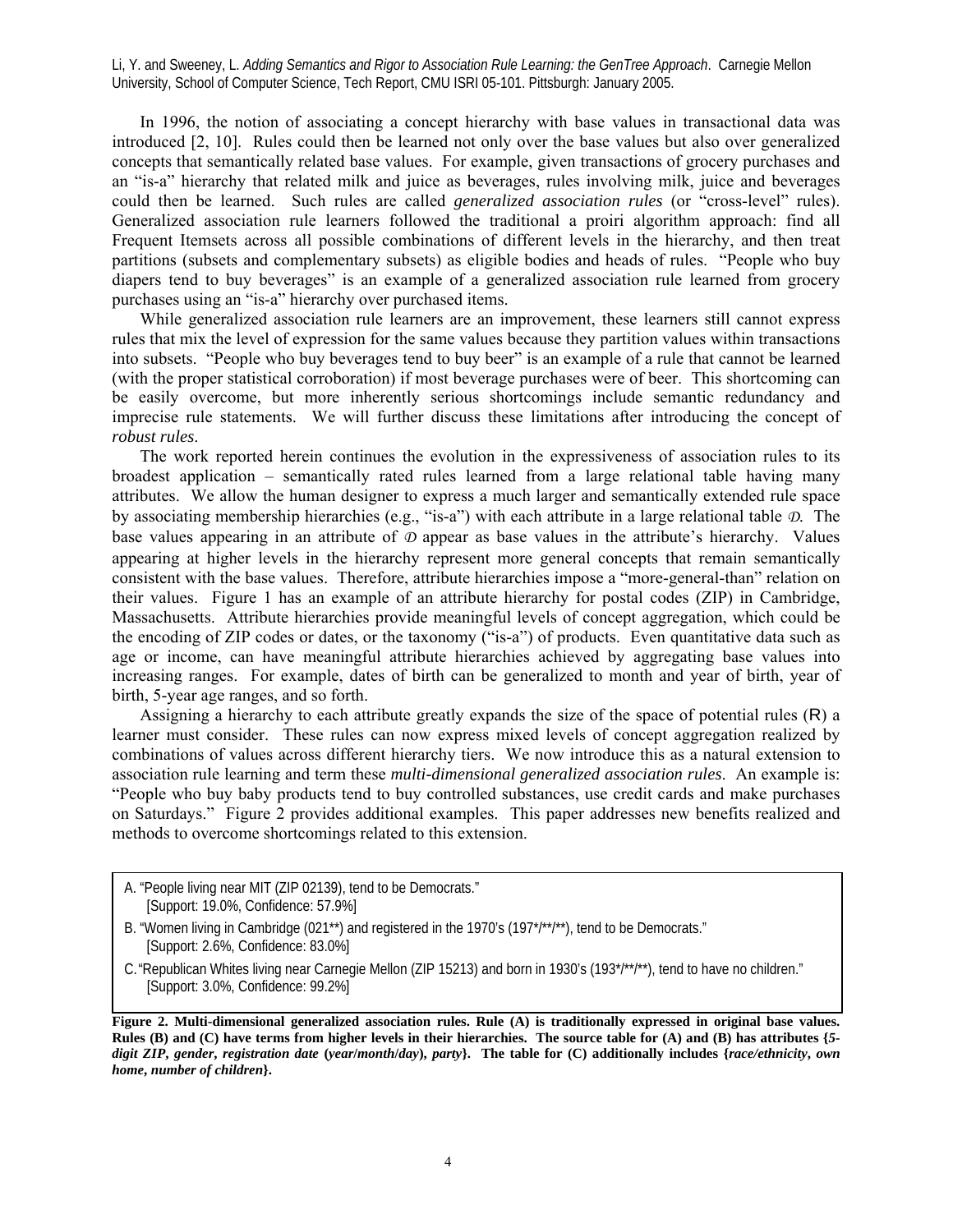Increasing the size of R yields additional rules to consider, but the learner's task is to find "meaningful" rules, which are based on both quantifiable corroboration and semantic expressiveness. Support and confidence quantify corroboration without additional human input. The idea is to assign "knowledge ratings" to rules requires the automated learner to know which characterizations of information are semantically relevant to the human decision maker. We achieve this using attribute hierarchies, in part. Predefined attribute hierarchies embed a priori groupings of concepts considered useful to the human decision-makers who constructed them and who interpret learned rules based on them. We introduce an automated learner capable of exploiting the semantics of the "more-general-than" relation imposed by attribute hierarchies. Doing so improves the expressive power of rules presented to humans.

 Here is an example. Suppose each multi-dimensional generalized association rule in Figure 3 has the same quantified corroboration in data (e.g., the same support and confidence for the same set of tuples). Yet, to human decision-makers these statements do not equally convey the same expressive power.

- A. "People living in ZIP 1521\*, tend to be registered in 1965 (1965/\*\*/\*\*)."
- B. "People living in ZIP 152\*\*, tend to be registered in August 1965 (1965/08/\*\*)."
- C. People living in ZIP 152\*\*, tend to be living in ZIP 1521\* and registered in August 1965 (1965/08/\*\*)."

**Figure 3. Multi-dimensional generalized association rules learned from a table having attributes {***ZIP***,** *registration date***} and having equal support and confidence for the same corroborating tuples. Rule (C) is semantically most robust, having the most general expression in the Body and the most specific expression in the Head.** 

 To identify semantically useful rules among statistically relevant rules, we compare rule features appearing on the left side (before "tend to") to those appearing on the right side (after "tend to") to identify *learning in breadth* (based on the number of additional attributes appearing on the right-side than on the left) and *learning in depth* (based on the number and level difference of values on the right side appearing at lower levels in the corresponding hierarchies than those on the left). For a set of learned rules surpassing statistical thresholds of relevance, we postulate that the most semantically relevant rules are those expressing more depth and/or breadth in the terms of their expression. We term these *robust rules*. The other rules are merely subset expressions of the robust rules. Given the rules in Figure 3, rule C is the robust rule. More discussion appears on the semantic utility of robust rules in the next section (Section 2), but now we discuss the limitations of traditional approaches of mining generalized association rules and we show the benefits of mining robust rules.

 Assume traditional approaches also take into account hierarchies of different attributes (not just one attribute as described in the original literature [1, 10]). Consider the dataset in Figure 4 that contains voter registration information for Cambridge, Massachusetts in 1997. We will assume all tuples in the dataset are only those shown in Figure 4 though the complete dataset will be used in the Results section. For hierarchies, consider the encoding of ZIP codes shown in Figure 1, noting that MIT is located in ZIP 02139 and Harvard in ZIP 02138. For registration date, consider a date hierarchy which aggregates dates from {month, day, year} to {month, year}, to {year}, and then to 10-year ranges.

| 7IP   | <b>Registration Date</b> |
|-------|--------------------------|
| 02139 | 1996/08/07               |
| 02141 | 1992/08/19               |
| 02139 | 1992/07/17               |
| 02139 | 1996/08/12               |
| 02140 | 1996/08/23               |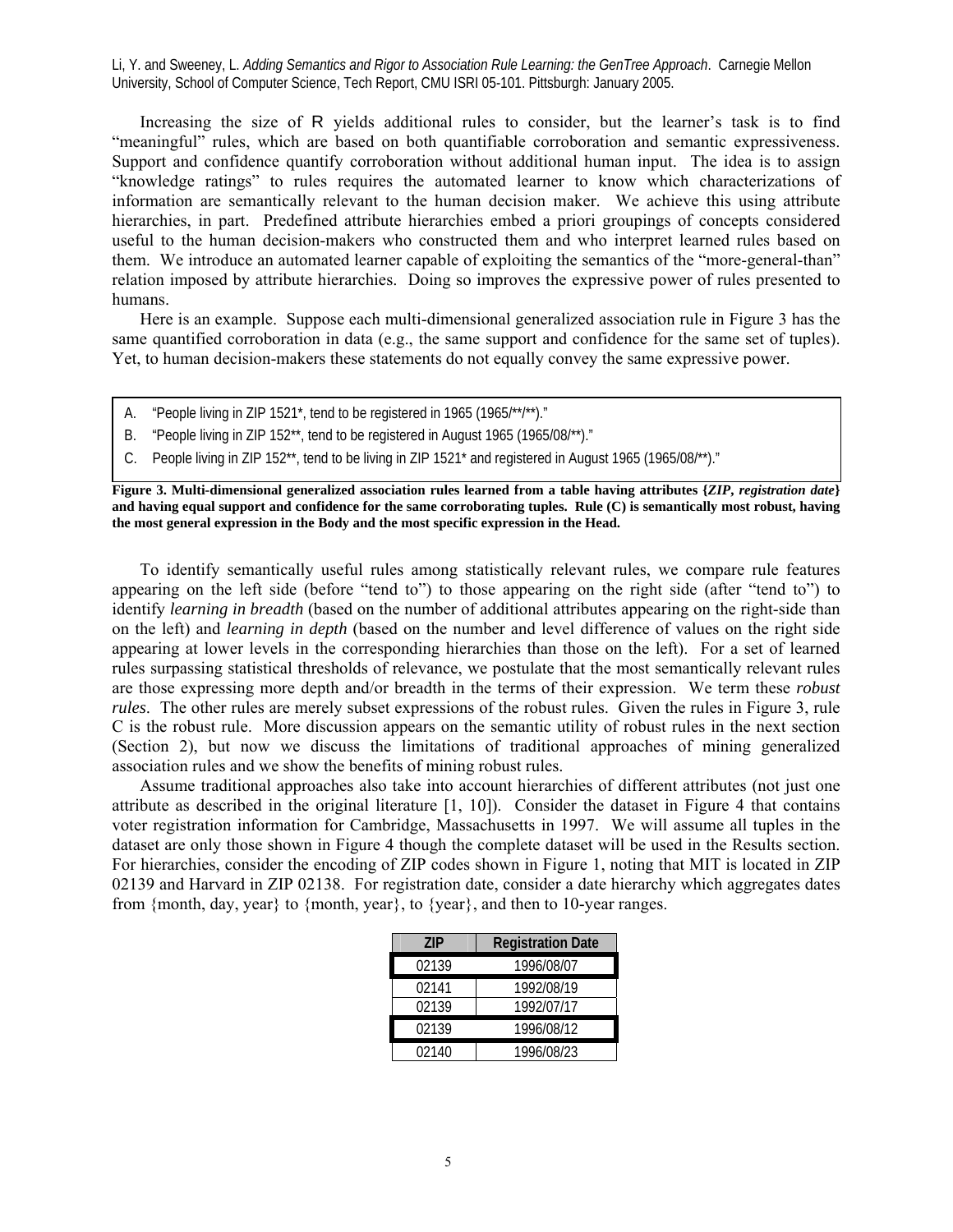| "Frequent Itemsets" corroborated by tuples highlighted | Corresponding subset and complementary    |
|--------------------------------------------------------|-------------------------------------------|
| ${02139, 1996/08}$ <sup>**</sup> }                     | $\{02139\}$ and $\{1996/08\}$ **}         |
| {0213*, 1996/08/**}                                    | ${0213^*}$ and ${1996/08}$ /**}           |
| ${02139, 1996}^{\star\star}$                           | {02139} and {1996/**/**}                  |
| $1996$ /**/**}<br>$0213^*$                             | ${0213^*}$ and ${1996}^{\prime*}$ /**/**} |

**Figure 4. Dataset and Frequent Itemset Example.** 

|   | <b>Traditional Rule</b>                                    | <b>Statistical Ratings</b>               | <b>English Interpretation</b>              |
|---|------------------------------------------------------------|------------------------------------------|--------------------------------------------|
|   | ${02139} \Rightarrow {1996/08}^{\star\star}$               | support = $40\%$ , confidence = $66.7\%$ | "Voters living near MIT tend to            |
|   |                                                            |                                          | have registered in August 1996."           |
|   | ${0213^*}\Rightarrow {1996/08}^{**}$                       | support = $40\%$ , confidence = $66.7\%$ | "Voters living near MIT or Harvard tend to |
|   |                                                            |                                          | have registered in August 1996."           |
|   | ${02139} \Rightarrow {1996}^{\prime\star\prime\star\star}$ | support = $40\%$ , confidence = $66.7\%$ | "Voters living near MIT tend to            |
|   |                                                            |                                          | have registered in 1996."                  |
| 4 | ${0213^*}\Rightarrow {1996'}^{**}$                         | support = $40\%$ , confidence = $66.7\%$ | "Voters living near MIT or Harvard tend to |
|   |                                                            |                                          | have registered in 1996."                  |

| <b>Robust Rule</b>                           | <b>Statistical Ratings</b>               | <b>English Interpretation</b>                                                                          |
|----------------------------------------------|------------------------------------------|--------------------------------------------------------------------------------------------------------|
| $\{0213^*\}\Rightarrow\{02139, 1996/08/**\}$ | support = $40\%$ , confidence = $66.7\%$ | "Voters living near MIT or Harvard tend to live<br>near MIT and to have registered in August<br>1996." |

**Figure 5. Traditional association rules (above) [minimum support 40%, confidence 60%] with corresponding robust rule (below), as derived from dataset shown in Figure 4.** 

If the minimum support  $minsup = 40\%$ , then traditional learners, such as the a priori algorithm, identify {02139, 1996/08/\*\*}, {0213\*, 1996/08/\*\*}, {02139, 1996/\*\*/\*\*} and {0213\*, 1996/\*\*/\*\*} as all legal "Frequent Itemsets" corroborated by the same two tuples highlighted in the Figure 4. The learners then partition these "Frequent Itemsets" into subsets and complementary sets respectively, and test to see if each pair of them satisfies the minimum confidence requirement. For simplicity, we assume the minimum confidence *minconf* = 60%, yielding 4 legal rules out of 8 candidates as shown in the top part of Figure 5.

 Intuitively, the four traditionally derived rules appearing in the top of Figure 5 jointly convey a single piece of knowledge, but the traditional learner fails to succinctly identify this knowledge due to expressivity limitations inherent in traditional approaches. A *robust rule* expressing the overarching knowledge appears in the bottom of Figure 5. The *robust rule* semantically reflects the most accurate knowledge that is corroborated by supporting data tuples. Traditional learners produce semantic redundancies related to the robust rule, but failed to provide a single semantic expression of the rule itself.

 The work described herein uses the structure imposed by attribute hierarchies and observed examples in *D* to organize the search of R for *robust rules*. Before we describe how this search is efficiently achieved in technical terms (in Section 3), we discuss prior work (in Section 2) related to the semantic utility of robust rules. After the GenTree structure and algorithm are presented (in Section 3), experimental results on real-world datasets are provided (in Section 4) that show the nature and number of *robust rules* learned. This paper ends with a discussion of future work on *robust rules* and other applications of GenTree.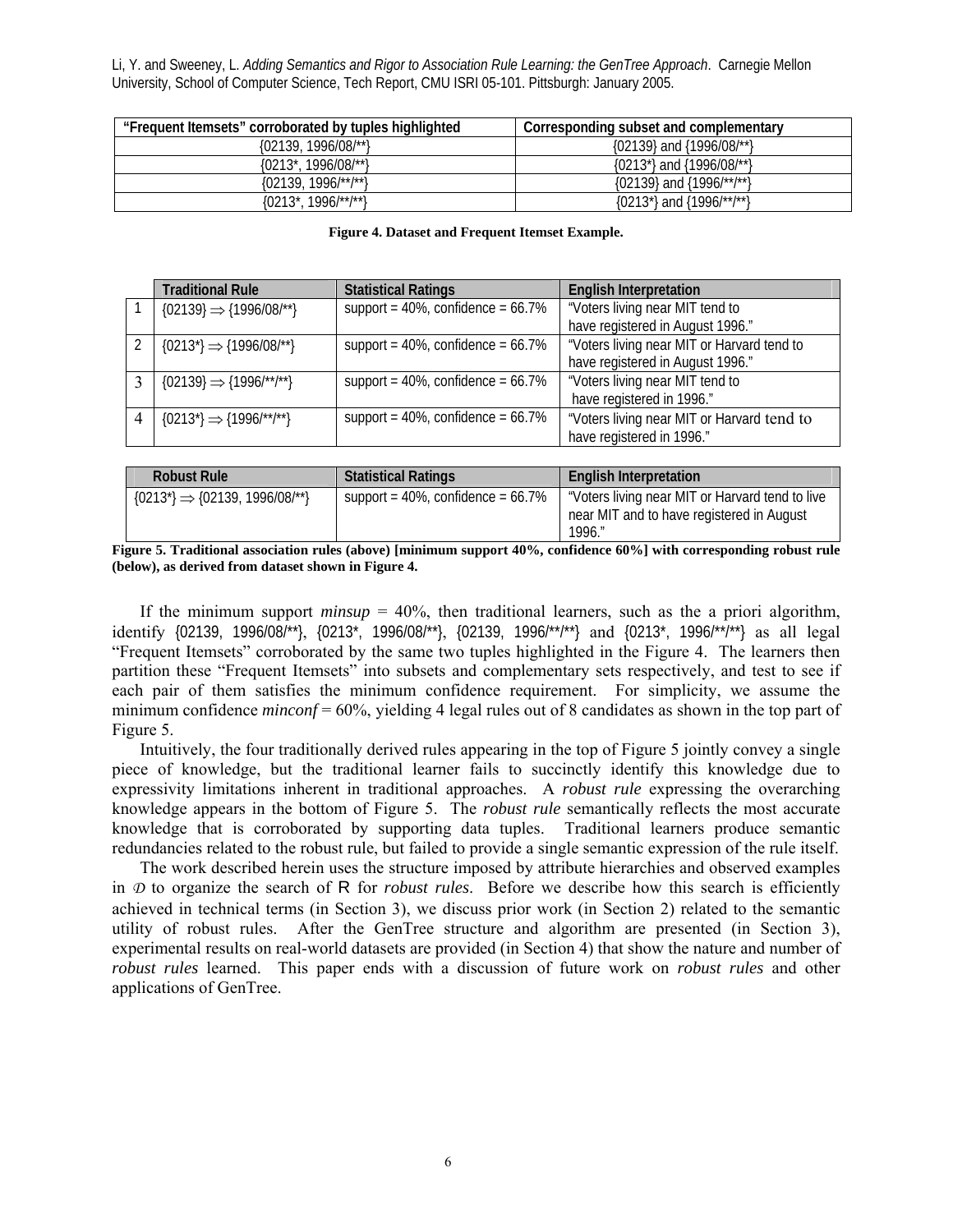# **2. Background**

### **2.1 Robust Rules and Concept Learning**

Our notion of robust rules expresses *concepts* learned from subsets of statistically corroborated association rules. Artificial intelligence literature contains a rich history of methods aimed at learning "concepts" (or general descriptions) drawn from observations [7]. Given training examples, a concept learner recognizes similar instances not appearing in the training examples. Plotkin (1971) provided an early formalization of the more-general-than relation [5]. Simon and Lea (1973) gave an early account of learning as search through a hypothesis space [9]. Version spaces and the Candidate-Elimination algorithm were introduced by Mitchell (1982) in which a more-general-than partial ordering is used to maintain a set of consistent hypotheses and to incrementally refine this representation as each new positive training example is encountered [4]. Sebag (1996) presents a disjunctive version space approach to learn from noisy data [8]. A separate version space is learned for each positive training example, then new instances are classified by combining the votes of different version spaces.

 In the version space approach, two sets of consistent concept descriptions are maintained as observations are encountered. *Most specific* descriptions are those that cover all positive observations and exclude negative ones narrowly. *Most general* descriptions cover positive observations broadly while excluding negative examples. So, a positive observation may make the most specific description more general. Conversely, a negative observation may make the most general description more specific. For example, in Figure 5, traditional rule 1 is the most specific description of the corroborating tuples; and likewise, rule 4 is the most general description of those tuples.

We combine the notion of most specific and most general descriptions in robust rules by exploiting the view of an association rule as an implication. The interpretation of association rules by humans is like an *if-then* implication. In the mathematical implication  $p \Rightarrow q$ , *p* is the hypothesis, *q* is the conclusion, and *p*  $\Rightarrow$  *q* is translated in English as "if *p* then *q*" [5]. Consider an association rule (written *Body*  $\Rightarrow$ *Head*) having a hypothesis (*Body*) with a large number of potential elements and a conclusion (*Head*) narrowly specific. The broadly stated hypothesis expands the scope of items subject to the hypothesis, and the specific conclusion provides exacting information about the subjects. For a set of rules corroborated by the same tuples, rules having the most general expression in the *Body* and the most specific expression in the *Head* are robust rules.

 To construct a robust rule from a set of rules covering a set of corroborating tuples, the most general expression appearing on the left sideof a rule is the body of the robust rule. The most specific expression appearing on the right side of a rule is the head of the robust rule. Given the example of traditional rules in Figure 5, the most general expression is {0213\*} from rules 2 and 4. The most specific expression is rule 1, {02139, 1996/08/\*\*}. So, the resulting robust rule is {0213\*}  $\Rightarrow$  {02139, 1996/08/\*\*}, as shown in Figure 5.

 More than one robust rule may exist for the same set of tuples; If the most general expression and the most specific expression are the same, then the robust rule is exactly one of the derived rules. By our definition, the two can never cross, thereby guaranteeing that there always exists a robust rule. If we had defined robust rules to be the opposite – i.e., the most specific expression appearing as a body in a derived rule becomes the body of the construction and the most general rule becomess the head of the construction, then the resulting construction would either be a redundant rule or uncorroborated. For example, of the rules in Figure 5, the oppositely defined construction would be the same as rule 3.

### **2.2 Attribute Hierarchies and Semantics**

Recently, Sweeney (2002) introduced more-general-than attribute hierarchies as a basis for generalizing data to achieve semantically useful, yet provably anonymous data [12]. In the work presented herein, we similarly exploit the semantics of predefined more-general-than attribute hierarchies not only to improve human interpretation of results, but also to enrich rule representations.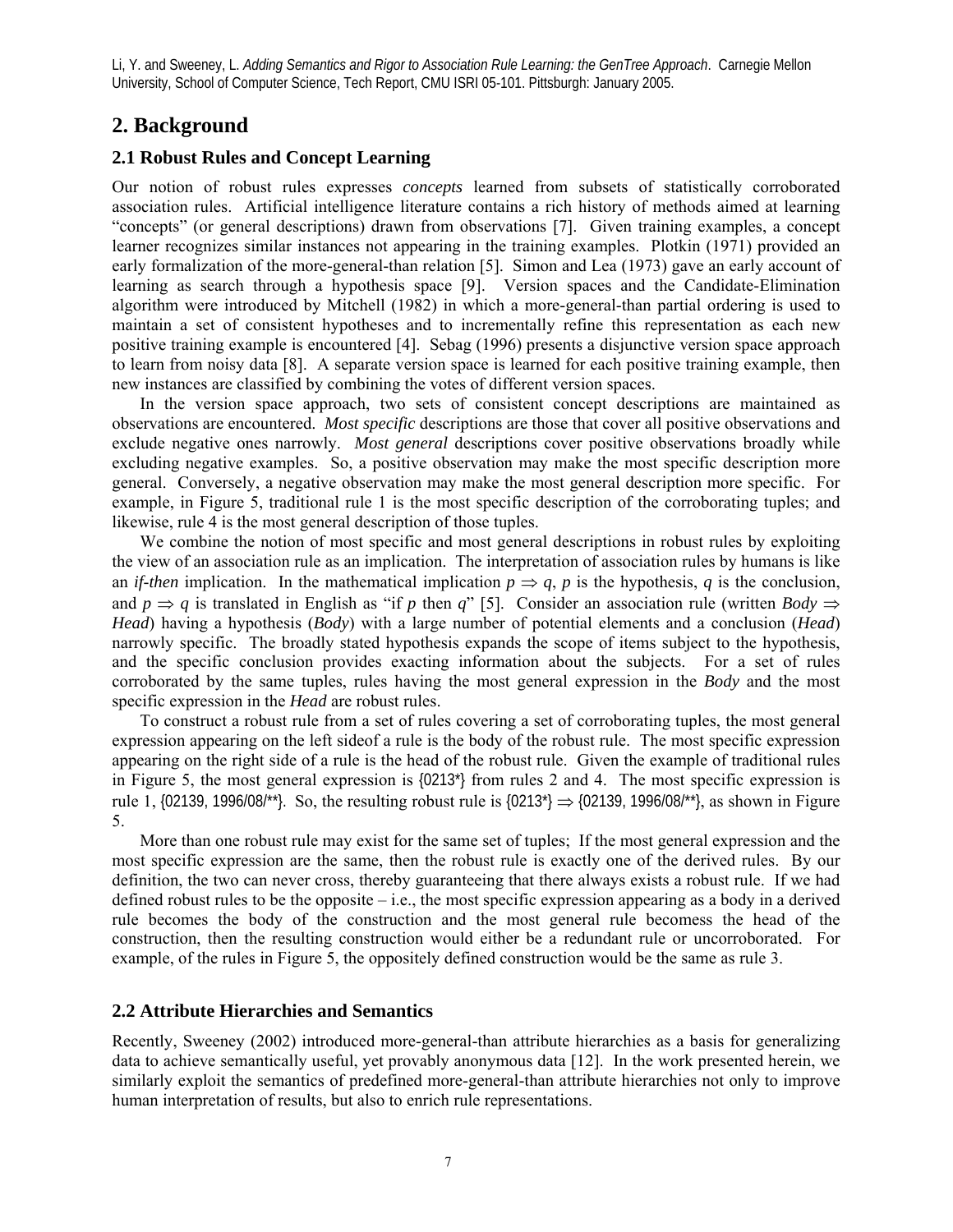### **2.3 Association Rule Learning**

As discussed in Section 1, Agrawal et al. (1993) introduced the notion of learning single concept associations, expressed as rules, from base values in transactional data [1]. Srikant and Agrawal (1995) added a pre-defined "is-a" concept hierarchy over all the items in a transactional database to learn generalized association rules [10]. Learned rules involved terms at cross-levels of the hierarchy. Somewhat simultaneously, Han and Fu (1995) also introduced the use of a pre-defined "is-a" hierarchy to learn cross-level rules from transactional data, but the characterization was not one of learning more general rules by involving terms appearing increasingly higher in the hierarchy as was done in [10], but of "drilling down" to learn more specific rules by involving terms appearing increasingly lower in the hierarchy [2]. Srikant and Agrawal (1996) mined association rules from quantitative data in relational tables, thereby providing an early account of multi-dimensional rules [11]. Quantitative values appearing in the table were partitioned into intervals whose ranges were determined from the distribution of values appearing in the table. Learned rules were expressed in terms of base values and intervals. However, different tables having the same attributes may have rules expressed in different intervals because intervals are not pre-defined. This can confound rule comparison across tables.

 In the work presented herein, we associate pre-defined "more-greater-than" hierarchies with each attribute, categorical or quantitative, in a large relational table. We then provide an efficient means to learn *robust rules* from the table using the hierarchies. Recognizing the large quantity of rules that can be learned, we provide a semantic measure, a "knowledge rating", for determining the most useful rules.

# **3. Methods**

Prior to presenting methods to learn robust rules efficiently, we precisely define our terms and introduce the notion of a generalization tree.

# **3.1 Technical Details of Attribute Hierarchies**

Given an attribute *A* of a table  $\mathcal{D}$ , we define a **domain generalization hierarchy** DGH<sub>A</sub> for *A* as a set of functions  $f_h$  :  $h=0,\ldots,k-1$  such that:

$$
A_o \xrightarrow{f_0} A_1 \xrightarrow{f_1} \dots \xrightarrow{f_{k-1}} A_k
$$
  

$$
\bigcup_{h=0}^k A_h
$$

Clearly, the  $f_h$ 's impose a linear ordering on the  $A_h$ 's where the minimal element is the base domain  $A_0$ and the maximal element is  $A_k$ . The singleton requirement on  $A_k$  ensures that all values associated with an attribute can eventually be generalized to a single value. Because generalized values are used in place of more specific ones, it is important that all domains in the hierarchy be semantically compatible.

Given a domain generalization hierarchy DGH<sub>A</sub> for an attribute *A*, if  $v_i \in A_i$  and  $v_j \in A_j$  then we say  $v_i \leq$ *v<sub>i</sub>* if and only if  $i \leq j$  and:

$$
f_{j-1}(\ldots f_i(v_i)\ldots) = v_j
$$
  

$$
\bigcup_{h=0}^k A_h
$$

This defines a *partial ordering*  $\leq$  on:

 $A = A_0$  and  $|A_k| = 1$ . DGH<sub>A</sub> is over:

Such a relationship implies the existence of a **value generalization hierarchy** VGH<sub>A</sub> for attribute *A*. Figure 1 illustrates a domain and value generalization hierarchy for domain  $Z_0$ , representing ZIP codes for Cambridge, Massachusetts.

We recognize situations in which it may be advantageous to consider several different DGH's for the same attribute. However, as long as such DGH's have the same singleton as their maximal elements, we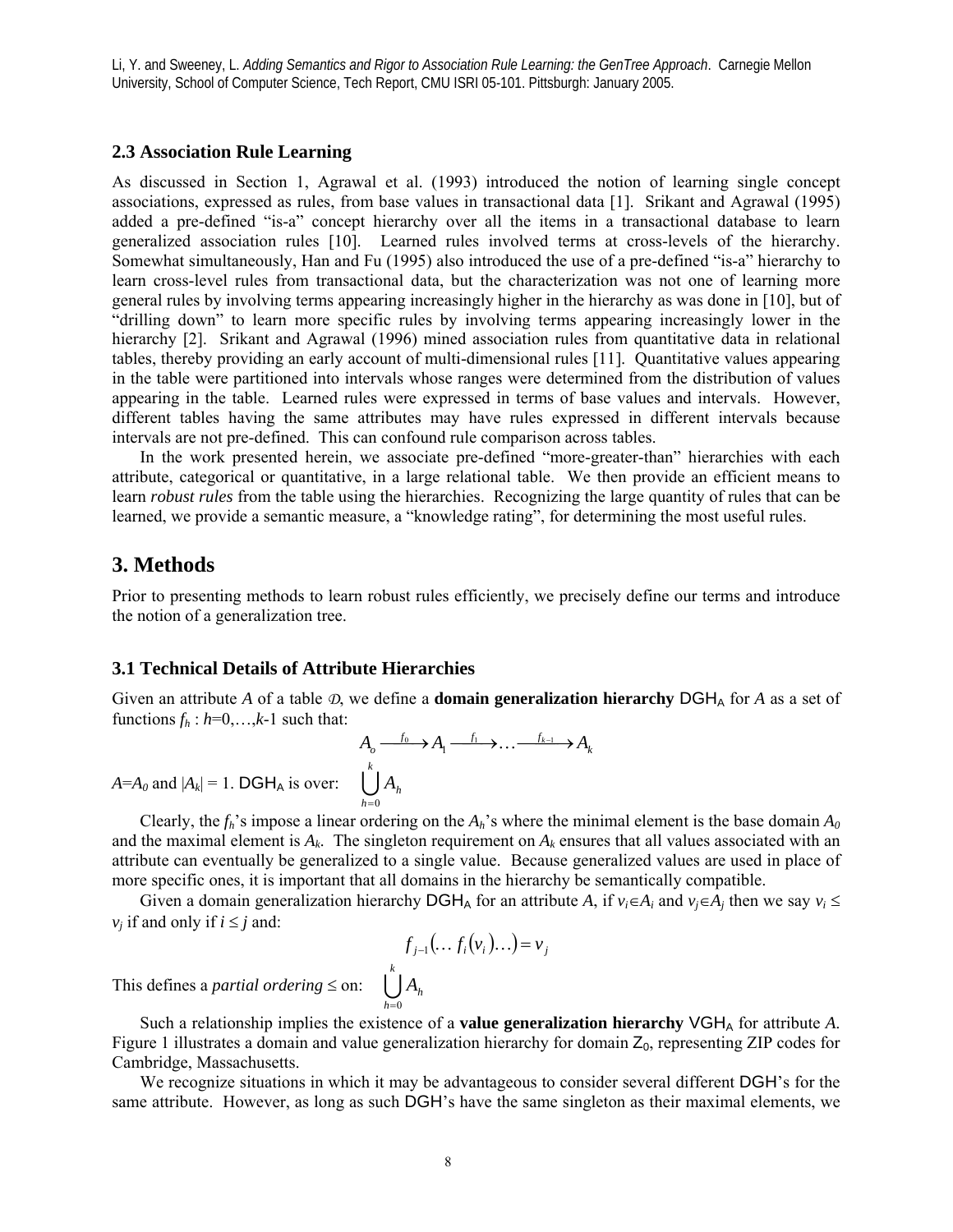may represent all of them in one corresponding VGH. In this case, the VGH is a general Directed Acyclic Graph (DAG), instead of a simple tree structure.

 The search for meaningful rules realized from a table can be efficiently organized by taking advantage of a naturally occurring structure over the rule space – a general-to-specific ordering of rules imposed by the domain generalization hierarchies.

For simplicity, let us assume only one DGH is associated with each attribute. Given table  $\mathcal{D}(A_1, \ldots, A_n)$ *A<sub>m</sub>*) and DGH<sub>Ai</sub>'s,  $1 \le i \le m$ , the set of all possible generalizations of values in  $\Phi$  comprise a **generalization hierarchy**,  $GH_{\mathcal{D}} = DGH_{A1} \times ... \times DGH_{Am}$ , assuming the Cartesian product is ordered by imposing coordinate-wise order. GH<sub>p</sub> defines a lattice whose minimal element has values in the same domains as *D*. Each node in the lattice represents a unique combination of generalization concepts for expressing rules in *D*. We know that the number of nodes in the lattice is the product of sizes of the

attribute hierarchies: 
$$
\prod_{i=1}^{m} |DGH_i|.
$$

We define a **pair** to be any two such nodes that can be connected through a set of function links  $(l_1, l_2)$  $..., l_m$ , where

$$
l_i = \prod_{h=h}^{h2} f_{Aih} \text{ or } \equiv \text{(equal to self)}.
$$

 The total number of pairs in the lattice is the number of possible *multi-dimensional generalized rules* that can be represented. (The number of possible rules is greater, being instantiated by values appearing in the table.)---What does this sentence mean? For what purpose?

 Because we view learning as a search, it is natural to consider exhaustive search through the entire rule space. But even for a table having a few attributes, each with short hierarchies, these equations show exhaustive search prohibitive. So, we are interested in efficient algorithms that search very larges rule spaces for *robust rules*.

### **3.2 Notations in DAG**

Because the concept of a Directed Acyclic Graph (DAG) is heavily involved in our methodology, we clarify the basic notations we use. We use lower case letters, such as *x*, to denote *nodes* (or vertices) in a DAG. We say "*x* is connected to *y*" or "there is a connection between *x* and *y*", if there is an edge between *x* and *y*, regardless of direction. We call *p* a *parent* of *c* (or *c* a *child* of *p*), if there is an edge starting at *p* and ending at *c*. We call *p'* an ancestor of *c* (or *c* a descendant of *p'*), if there is an edge from *p*′ to *c* in the transitive-closure of the corresponding DAG.

#### **3.3 Rule Definition**

A *generalized association rule* in transaction databases is defined in [2]. We basically follow that definition and define the *multi-dimensional generalized association rule* in relational databases.

Let  $A = \{A_1, ..., A_m\}$  be a set of attributes in a relational dataset  $D$ , where each  $A_i$  has an associated hierarchy, the VGH of which is a DAG. A *multi-dimensional generalized association rule* is an implication of the form  $X \Rightarrow Y$ , where  $X = \{v_1^x, v_2^x, ..., v_m^x\}$ ,  $Y = \{v_1^y, v_2^y, ..., v_m^y\}$ , and  $v_i^x, v_i^y$  are values in *A<sub>i</sub>*'s hierarchy. It is required that no  $v_i^y$  be an ancestor of  $v_i^x$ , i.e.  $v_i^y \le v_i^x$ , for all  $1 \le i \le m$ . We call *X* the Body of a rule and *Y* the Head of a rule. We follow the traditional definition of confidence and support for association rules. *Confidence* equals *c* if *c*% of the data tuples in *D* that support Body also support Head; *Support* equals *s* if *s*% of data tuples in *D* support both Body and Head. Given our definition, clearly, any data tuple that supports Head must also support Body, because each attribute value in Body is more-general-than (or at least equal to) the corresponding value in Head. Hence, support for a multidimensional generalized association rule is simply the percentage of data tuples that support Head.

 Traditional association rules are special cases of our definition. For example, a traditional rule of the form  $\{v_1^x\} \Rightarrow \{v_2^y\}$ , is equivalent to our form of  $\{v_1^x, *_{2}, *_{3}, ..., *_{m}\}\Rightarrow \{v_1^y, v_2^y, *_{3}, ..., *_{m}\}\$ , where  $v_1^x = v_1^y$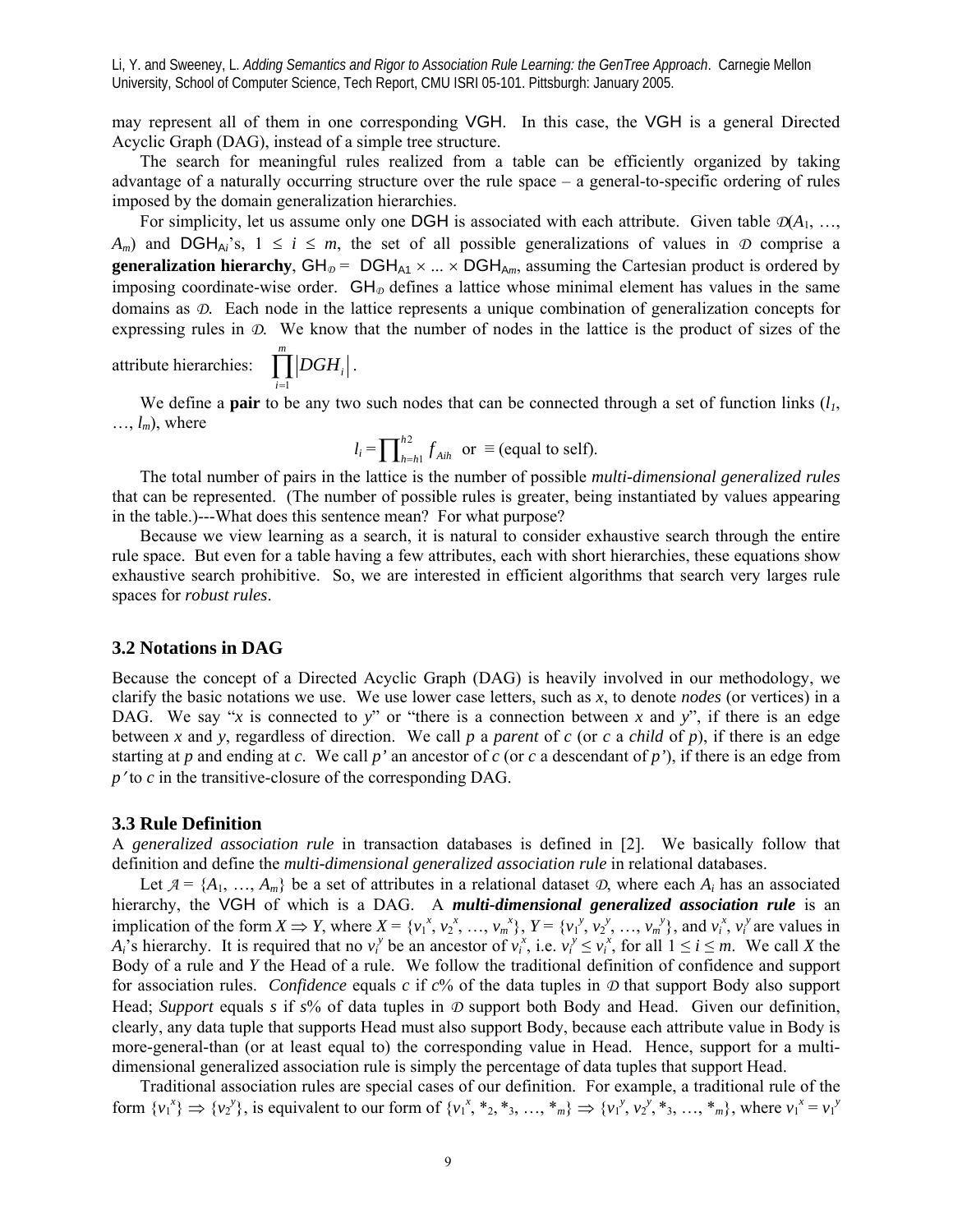and each \**i* represents the highest level of generalization in *Ai*'s hierarchy (root in corresponding VGH*Ai*). Of course, by skipping those \*'s in English interpretation and in "standard forms", we convert them to the more traditional appearing "simplified forms", as desired.

 The benefit of our definition is that it enriches the expressivity of rules. Consider the following example. Let  $A = \{5\text{-digit ZIP}, \text{ registration date } (\text{year}/\text{month}/\text{day}), \text{ status}\},$  we may have  $\{021^{**},$  $1996/**/**$ , \*}  $\Rightarrow$   $\{021**$ ,  $1996/08/**$ , active}, with 89.8% confidence and 4.5% support. This rule learns both in "width", i.e., from knowing nothing to learning something about the *status* attribute (e.g., "\*⇒active"); and in "depth", i.e., from knowing something general to learning something more specific about the *registration date* attribute ("1996/\*\*/\*\*  $\Rightarrow$  1996/08/\*\*"). The latter type of learning ("in depth") cannot be achieved traditionally. Recall the example we used in the Introduction (Section 1) concerning the limitation of traditional rule mining approaches. This new rule definition enables us to express semantically robust rules directly.

 A *robust rule* has quantifiable measures of support and confidence as well as semantic constraints. A Body *X* is more generally expressive in one rule than *X*' in another (written as  $X > X'$ ), if its terms appear at the same or higher levels in attribute hierarchies and/or if it has fewer terms. Similarly, a Head *Y* is more specifically expressive in one rule than *Y'* in another (written as  $Y \lt Y'$ ) if its terms appear at the same or lower levels in attribute hierarchies and/or it has more terms. Rules having the most generally expressive Body and the most specifically expressive Head for the same corroborating tuples are the *robust rules* for those tuples. A set of tuples will have at least one *robust rule,* which comes from corresponding *multi-dimensional generalized association rules* that can be derived. It may have more than one *robust rule*.

Now we give the formal definition of *robust rule*. Given a relational dataset  $\varphi$ , attribute set  $\mathcal{A} = \{A_1, A_2, \ldots, A_n\}$ …, *Am*}, associated hierarchies VGH*Ai*'s and minimum support and confidence thresholds *minsup* and *minconf*, a *multi-dimensional generalized association rule*  $X \implies Y$ , is a *robust rule* if the following conditions are satisfied:

1.  $|Tuples(Y)|/|\mathcal{D}| \geq minsup$  and  $|Tuples(Y)|/|Tuples(X)| \geq minconf;$ 

2.  $\exists Y'$ , s.t. *Tuples*(*Y'*) = *Tuples*(*Y*) and *Y'* < *Y*;

3.  $\exists X'$ , s.t.  $Tuples(X') = Tuples(X)$  and  $X' > X$ .

where *Tuples*(*A*) denotes the complete set of tuples that can be expressed by *A*, and |τ| denote the size of τ.

 We also propose a semantic measure, *knowledge rating* (*KR*), to evaluate the insightfulness of a *robust rule*  $X \Rightarrow Y$ :

$$
KR(X \Rightarrow Y) = \sum_{i=1}^{m} LevDiff_i(X,Y),
$$

where  $LevDiff_i(\alpha, \beta)$  is the level difference between  $\alpha$  and  $\beta$  in the *i*'th attribute's hierarchy. Clearly, rules that learn deeper (having a general value in Body and a more specific value in Head on the same attribute), and/or wider (having a \* in Body and a specific value in Head on the same attribute), would gain a high *KR*. We believe that high *KR* rules are desirable because they convey more knowledge semantically.

### **3.4 GenTree Definition**

Starting in this section, we explain the data structure and rule mining algorithm we developed to accomplish the task of learning *robust rule*s.

A generalization tree (*GenTree*) is a DAG, which represents the multi-dimensional generalization relations among all data tuples in a relational dataset over a set of hierarchical attributes, and satisfies the properties of *completeness* and *conciseness*.

 There are two types of nodes in GenTree: leaves and non-leaves. Each *leaf* node represents a corresponding data tuple. Each *non-leaf* node represents a multi-dimensional generalization form and the set of data tuples that can be generalized to that form. *Root* is a special non-leaf node, which represents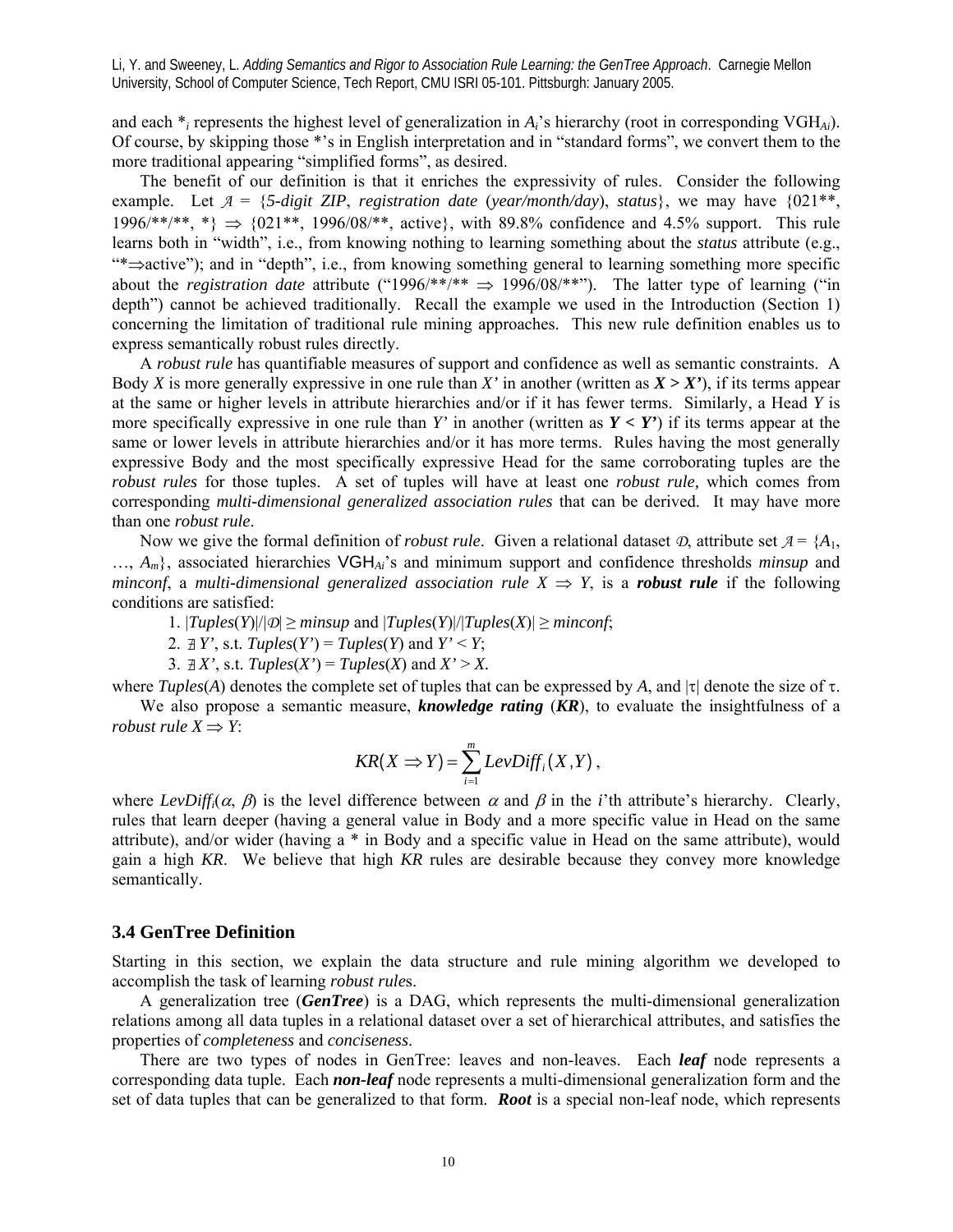the overall generalization of all attributes (total suppression of all attributes) and correspondingly the entire set of all data tuples.

# *3.4.1 Notations in GenTree*

We use:

*Form*(*x*) to denote the corresponding multi-dimensional generalization form (or expression form if *x* is a leaf) which *x* represents. An example is  $Form(x) = (ab^*, 1^*)$  in Figure 6.

*Form* $(x)$ *i* to denote the value of the *i*'th attribute in *Form* $(x)$ ; and,

*Tuples*( $x$ ) to denote the set of tuples that can be expressed by, or can be generalized to *Form*( $x$ ).

|     | Table の                 |
|-----|-------------------------|
|     | attribute 1 attribute 2 |
| aba | 11                      |
| aab | 11                      |
| abb | 10                      |
| abb | 11                      |
| ааа | 11                      |



**Figure 6. A GenTree using the table and VGH's shown. Tuples in the table appear as leaves. Parents are generalizations. The number associated with any** *node* **shows how many tuples are represented by it, i.e., |***Tuples***(***node***)|.**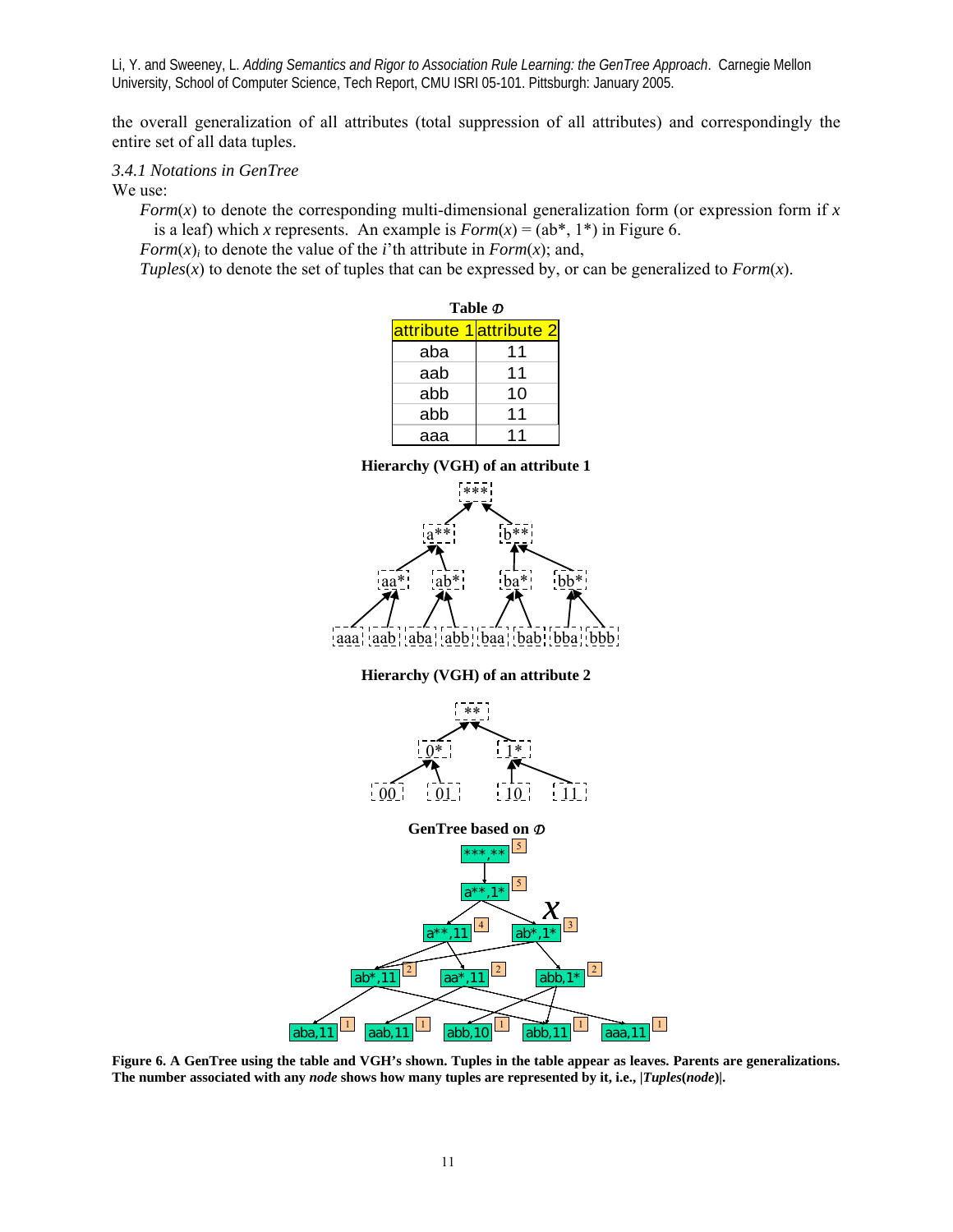### *3.4.2 Definitions in a Generalization Tree*

We define  $Form(x)_i \leq Form(y)_i$  and  $Form(y)_i \geq Form(x)_i$  iff.  $Form(y)_i$  is "more-general-than"  $Form(x)_i$  in VGH<sub>i</sub>. That is, the path from  $Form(x)$ *i* to  $Form(y)$ *i* in VGH<sub>i</sub> exists;

We define  $Form(x) = Form(y)$  iff.  $Form(x) = Form(y)$ *i* for all  $1 \le i \le m$ ;

We define  $Form(x) \leq Form(y)$  (and  $Form(y) \geq Form(x)$ ) iff.  $Form(x)_i \leq Form(y)_i$  for all  $1 \leq i \leq m$ , and *Form* $(x)$ <sup>*j*</sup> < *Form* $(y)$ <sup>*j*</sup> for at least one *j*,  $1 \le j \le m$ ;

We define *x* an *ancestor* of *y* (and *y* a *descendant* of *x*) if  $Form(x) > Form(y)$ , and also define *x* a *parent* of *y* (*y* a *child* of *x*) if *x* and *y* are directly connected. Clearly, *root* is an ancestor of all other nodes and a leaf is never an ancestor.

Given a node *y*, one of *y*'s ancestor *a*, and *a*', a parent of *a*, the rule *GeneralForm*  $\Rightarrow$  *Form*(*y*) is a **robust rule** iff:  $Form(a) ≤ GeneralForm ≤ Form(a')$  and  $�}$  *OtherForm*, s.t. *GeneralForm* < *OtherForm* < *Form*(*a'*) over the same set of tuples.

#### *3.4.3 Properties of a Generalization Tree*

*Completeness*: Let *Q* be the set of all data tuple sets  $Tuples(z)$ 's that can be represented by each node, where  $z \in \{all \text{ nodes in a GenTree}\}\$ ,  $\exists \text{Form}(z')$ , s.t.  $Tuples(z') \notin Q$ .

 That is, for any data tuple set that is not found in *Q*, you will not be able to use a generalization form based on attributes' hierarchies to represent it accurately.

 *Conciseness*: For ∀ node *z*∈{all nodes in a GenTree} (except *root*), ∃/ another form *Form*(*z'*), s.t.  $Tuples(z') = Tuples(z)$  and  $Form(z') \leq Form(z)$ .

 That is, each node's form is the most concise (or specific) one with regard to the tuples represented by it. *Root* is excluded because it has the most general generalization form, and merely serves as a foundation for tree construction.

#### *3.4.4 Multiple Parents and Children*

With regard to parent and child, since GenTree is a DAG, each node may have multiple parents as well as multiple children. However, it is easy to prove that a node *x*'s possible maximal number of parents is the number of unsuppressed attributes in  $Form(x)$ ; and the possible maximal number of children is

# $\sum_{v \in non base (Form(x))} Fanout(v)$

where *non* base(*Form*(*x*)) is the set of *Form*(*x*)'s non-base attribute values (in corresponding hierarchies), *Fanout*( $v$ ) is the number values that can be generalized to  $v$  directly (in corresponding hierarchy). For example, let's look at the node of form  $(aa^*, 11)$  in Figure 6. The value " $aa^*$ " of attribute 1, is an unsuppressed and non-base value with *Fanout*("aa\*") = 2 in the attribute 1's hierarchy; the value "11" of attribute 2, is an unsuppressed but base value in attribute 2's hierarchy. So the node could have at most 2 parents and 2 children, while in the actual tree it has 1 parent and 2 children, which is determined by the property of conciseness.

# **3.5 GenTree Construction**

The basic steps of GenTree construction algorithm are shown in Figure 7. The main steps of this algorithm are step 2.6 and 2.7, which are shown in more detail in Figure 8 and 9, respectively.

 In step 2.6, the algorithm searches the current tree in a top-down direction for possible new non-leaf nodes that could be created due to *t*. It starts by setting a cursor *x* at *root* and comparing *x* with *t*: 1) If *t* will be a descendant of *x*, the algorithm moves *x* down to each of its children; 2) If  $Form(x)_i \geq Form(t)_i$ for some attribute *i*, it determines whether each most concise common ancestor *g* of *x* and *t* is already created, if not, *g* is created and is inserted in step 2.7, then *x* is moved down to its children; 3) In other situations, same actions as in 2) except that  $x$  will not move further down. Step 2.6 guarantees the properties of completeness and conciseness.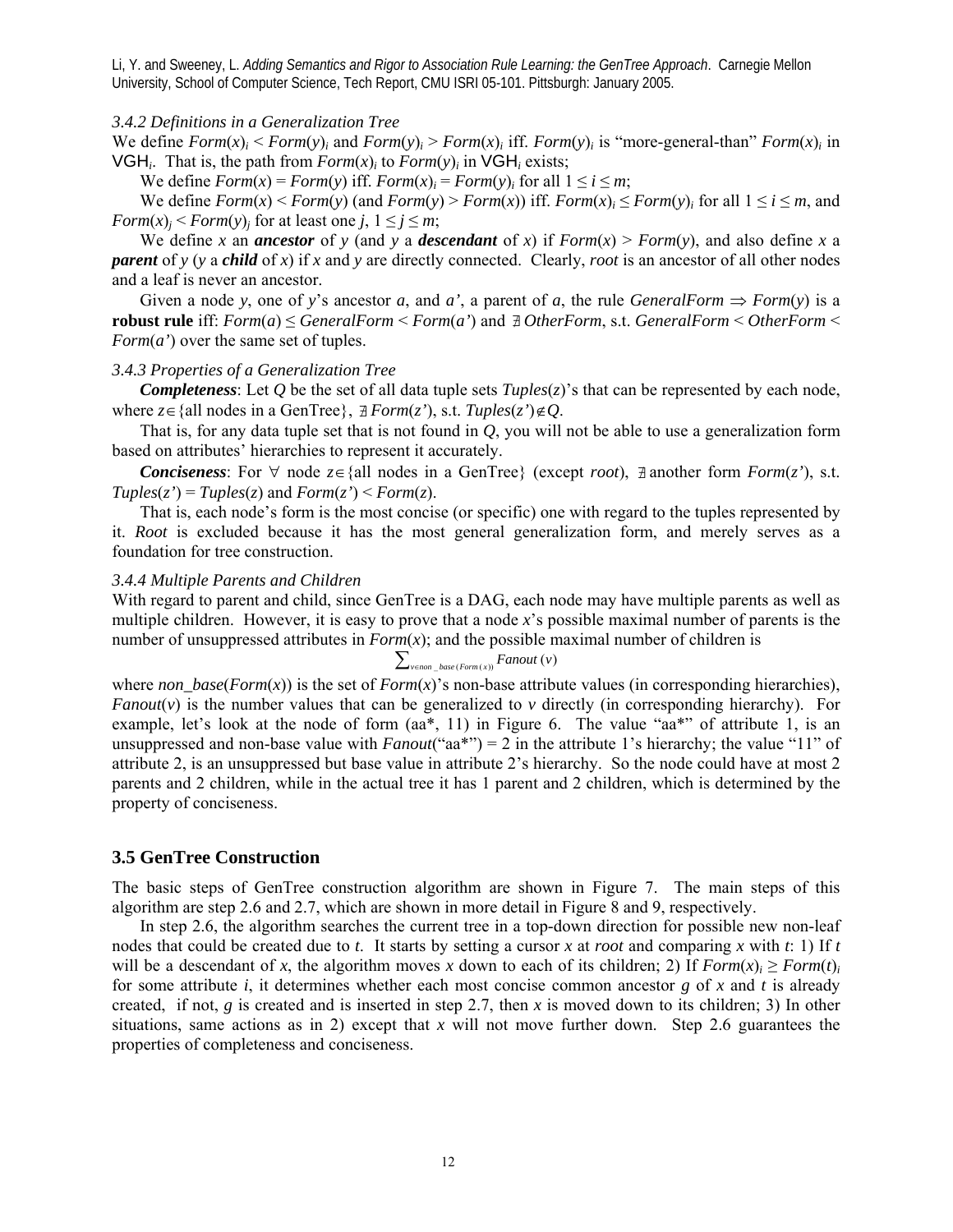**Algorithm GenTree Construction**  Input: Table *D* and a VGH for each attribute in *D* Output: the root of the GenTree 1. create node *root* by generalizing all attributes to most general values, i.e., roots in hierarchies of all attributes; 2. **do** the following **until** all tuples in database *D* are treated: 2.1. pick a new tuple from *D*; 2.2. create leaf node *t* corresponding to the tuple picked; 2.3. **if** ( $\exists$  a non-leaf node *s*, *s.t. Form*(*s*) = *Form*(*t*)) **then do**: 2.3.1. connect *t* to *s* as its child; 2.3.2. **go to** 2.1; 2.4. create set *To\_Insert*; 2.5. add *t* to *To\_Insert*; 2.6. use the current tree to find all of the most concise new generalizations involving *t* and any eligible subset of current leaves, create corresponding non-leaf nodes and add them to *To\_Insert*; See Figure for details. 2.7. insert each node in *To\_Insert* to current tree, as a descendant of *root*; See Figure for details. 2.8. delete set *To-Insert*; 2.9. **go to** 2.1; 3. **return** *root*

#### **Figure 7. Basic Steps of GenTree Construction.**

 In Step 2.7, the algorithm's task is to find the proper parents and children for the new node *x*. The basic idea is starting from *root*, search downward for eligible parents of *x*. The tricky part is to find *x*'s children, details are shown in Figure 9.

#### *3.5.1 Size of GenTree*

For simplicity, consider full tree-like hierarchies. The maximum number of more-general values of a base value equals "the height of the hierarchy  $-1$ ".

 For a combination of hierarchical attributes, the maximum number of cross-level ancestors of a leaf representing a base-valued tuple, is related to the product of the heights of the hierarchies:

$$
(\prod_i H_i)-1
$$

where  $H_i$  is the height of hierarchy associated with attribute  $i$ .

An extreme upper bound of GenTree size is:

$$
n \cdot \prod_i H_i
$$

where *n* is the number of data tuples.

 This is huge! BUT leaves have ancestors in common, and not all ancestors are necessary for a practical dataset, so actual GenTree size is much, much smaller than this upper bound!

#### **3.6 Rule Mining Algorithm**

In order to learn robust rules, we start by finding Heads. The property of conciseness of GenTree assures that the generalization form of each node (except *root*) is most explicit with regard to the tuple set it represents. The property of completeness assures that the set of node forms (except that of *root*) in GenTree may serve as a complete candidate set of Heads. Given *minsup* as a user-specified minimum support, we may prune the candidate set by removing  $\forall Form(p)$ , s.t.  $|Tuples(p)| \leq |\mathcal{D}| \cdot minusup$ .

For each candidate Head  $Y$  (*Form*( $y$ ) =  $Y$ ), how do we find a good corresponding Body  $X$  in order to complete a rule  $X \Rightarrow Y$ ?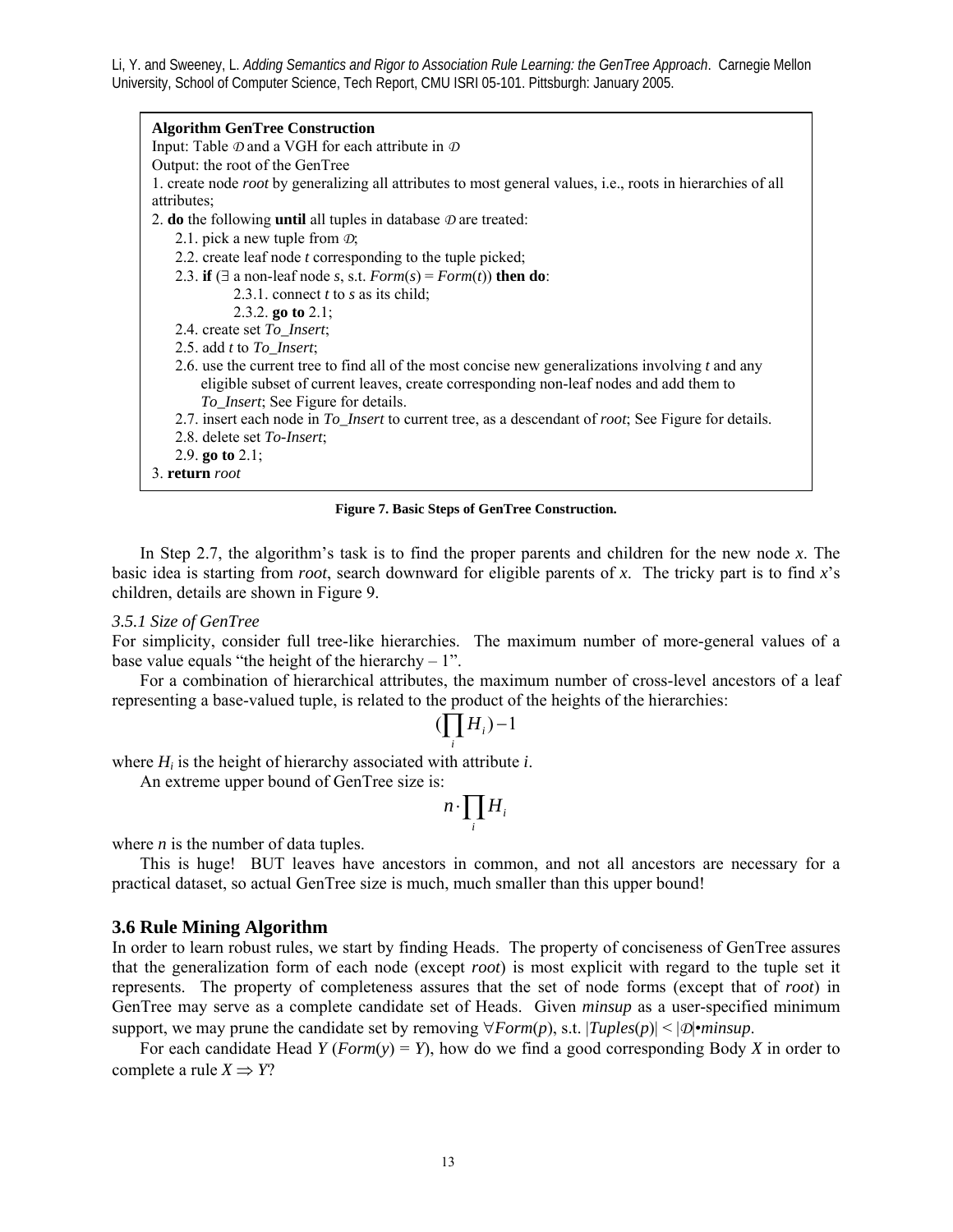**Algorithm findNewNonLeafNodes**  Input: new leaf node *t*, node *root*. Output: set NewNonLeaves, containing non-leaf nodes representing the most concise new generalizations involving *t* and any eligible subset of current leaves rooted at *root*. 1. **let** NewNonLeaves  $\leftarrow \Phi$ 2. exploreNodePair(*t*, *root*, NewNonLeaves) 3. **return** NewNonLeaves **Algorithm exploreNodePair**  Input: new leaf node *t*, current node *x*, node set NewNonLeaves. Output: void. 1. **if** (*x* has been called by another exploreNodePair(*t*, *x*, NewNonLeaves) **then return** 2. compare *Form*(*t*) with *Form*(*x*) 2.1. **case**  $(Form(t) \leq Form(x))$ : 2.1.1. **for** each child *y* of *x* **do** exploreNodePair(*t*, *y*, NewNonLeaves) 2.2. **case**  $(Form(t)_i \leq Form(x)_i$  for some *i*): 2.2.1. G  $\leftarrow$  generalize(*t*, *x*) 2.2.2. **for** each node *g* in G, **if** ( $\frac{1}{2}h$  in current tree, s.t. *Form*(*h*) = *Form*(*g*)) **then** add *g* to NewNonLeaves 2.2.3. **for** each child *y* of *x* **do** exploreNodePair( $t$ ,  $y$ , NewNonLeaves) 2.3. **case** (else): 2.3.1. G  $\leftarrow$  generalize(*t*, *x*) 2.3.2. **for** each *g* in G, **if** ( $\overline{B}h$  in current tree, s.t. *Form*(*h*) = *Form*(*g*)) **then** add *g* to NewNonLeaves **Algorithm generalize**  Input: node *x*, node *y*. Output: node Set G, containing all of such node *g*, that is one of the most concise generalizations of *x* and *y*, i.e., s.t. *Form*(*g*) ≥ *Form*(*x*), *Form*(*g*) ≥ *Form*(*y*), with a guarantee that  $\frac{A}{2}$  *g*' s.t. *Form*(*g*') ≥ *Form*(*x*), *Form*(*g'*)  $\geq$  *Form*(*y*) and *Form*(*g'*)  $\leq$  *Form*(*g*). 1. **for** each  $i, 1 \le i \le m$ , **do**: 1.1. in the hierarchy of the *i*'th attribute, find the closest "more-general" values shared by  $Form(x)$ <sup>*i*</sup> and *Form*(*y*)*<sup>i</sup>* 1.2. add all found values in set V*<sup>i</sup>* 2. **let**  $G \leftarrow \Phi$ 3. **for** each different generalization form, i.e., a combination of values chosen across  $V_i$ 's for all  $i, 1 \le i$  $\leq m$ , create a corresponding node *g* and add *g* to G 4. **return** G

**Figure 8. Algorithms that perform Step 2.6 in GenTree construction.** 

 From the ancestors that are Body bases, how do we find most generalized form(s) for each of them? For each node *c* of them, we examine each and every parent *c'*. Usually,  $|Tuples(c')| \ge |Tuples(c)|$ because of the superset-set relation, and the pair (*c*, *c*′) bound the expression of a Body *X* such that *X* is most generalized, i.e.  $Form(c) ≤ X < Form(c')$  and  $⊉ Form(r)$  where  $Form(x) < Form(r) < Form(c')$ . Such a Body *X* can be composed by the following means: Let  $S = \{S, Form(c) \leq S \leq Form(c')\}$  be the set of all possible generalization forms between *c* and *c*′, inclusive. Remove all generalizations from *S* who represents a tuple set larger than  $Tuples(c)$ . Remove each generalization  $G_1$  from *S* if there exists a  $G_2$  in *S* such that  $G_2 > G_1$ . Each form remaining in *S* is an expression for *X*.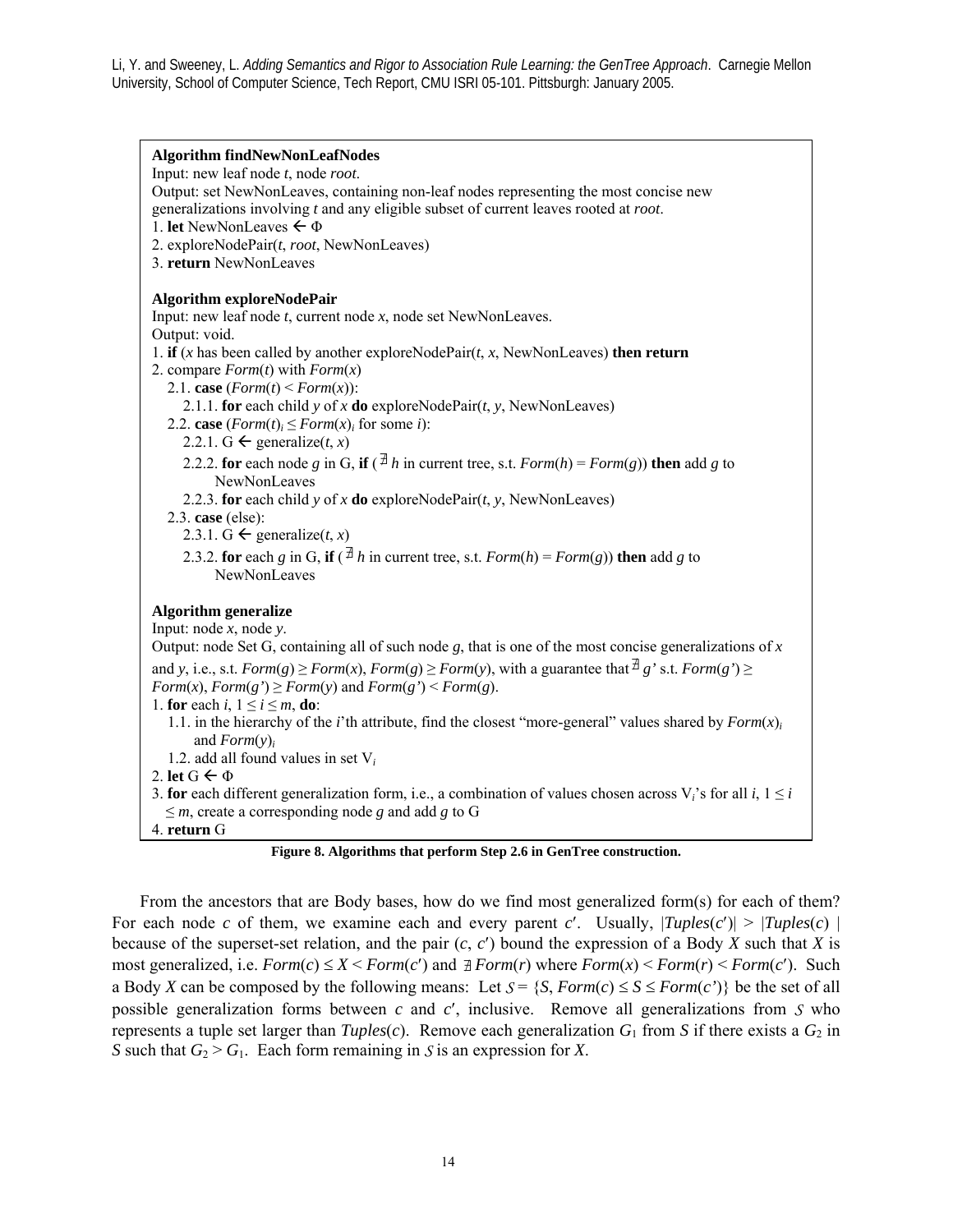**Algorithm insertToTree**  Input: node *x*, node *r*. Output: void. Assume:  $Form(x) \leq Form(r)$ , or  $Form(x) = Form(r)$  only if x is a leaf node and r is a non-leaf node 1. **if** (*r* has been called by another insertToTree(*x*, *r*)) **then return** 2. **let** ConnectAsChild = true //show whether *x* needs to be connected to *r* as a child 3. **for** each child *s* of *r* **do**: 3.1. compare *Form*(*x*) with *Form*(*s*) 3.1.1. **case** ( $(Form(x) \leq Form(s))$  or  $(Form(x) = Form(s), x$  is a leaf and *s* is a non-leaf)): 3.1.1.1. insertToTree(*x*, *s*) 3.1.1.2. **let** ConnectAsChild = false 3.1.2. **case** (*x* is a non-leaf,  $Form(x) > Form(s)$ ): 3.1.2.1. insertBetween(*s*, *x*, *r*) 3.1.2.2. **let** ConnectAsChild = false 3.1.3. **case** (*x* and *s* are a non-leaves,  $Form(x)$ *i*  $\leq Form(x)$ *i* or  $Form(x)$ *i*  $\leq Form(x)$ *i* for each *i*,  $1 \leq i \leq$ *m*): 3.1.3.1. addPossibleSubTree(*s*, *x*) 4. **if** (ConnectAsChild = true) **then** connect *x* to *r* as its child **Algorithm insertBetween**  Input: node *s*, node *x*, node *r*. Output: void. 1. connect *x* to *r* as its child 2. **if** (*s* is not a child of *x* yet) **then** connect *s* to *x* as its child 3. disconnect *s*, a former child, from *r* **Algorithm addPossibleSubTree**  Input: node *s*, node *x*. Output: void. 1. **if** (*s* has been called by another addPossibleSubTree( $s, x$ ) **then return** 2. **for** each child *u* of *s* **do**: 2.1. **if**  $(Form(u) \le Form(x)$  and *u* is not a child of *x*) **then** connect *u* to *x* as its child 2.2. **else if** (*u* is a non-leaf node,  $Form(x)_i \leq Form(u)_i$  or  $Form(x)_i \geq Form(u)_i$  for each  $i, 1 \leq i \leq m$ ) **then** addPossibleSubTree $(u, x)$ 

#### **Figure 9. Algorithms that perform step 2.7 in GenTree construction.**

 The above approach is a conceptual prototype algorithm for finding robust rules in a GenTree. Figure 10 provides a more efficient modified algorithm. Starting at each child of *root*, we traverse the GenTree in a top-down direction and treat the generalization form of each node a candidate of Head  $Y$  (*Form*(*y*) = *Y*). If the number of tuples which a node represents does not satisfy *minsup*, none of its descendants will be visited. For each candidate node *y*, all eligible ancestor nodes (with regard to *minconf*) will be visited as *X*'s bases. We create actual *X*'s by further generalizing them to most generalized forms that represent the same set of tuples.

For some GenTree, there is a special situation: *root* has only one child q. In this case,  $Tuples(q)$  = *Tuples*(*root*), representing all data tuples. A rule "*Form*(*root*)  $\Rightarrow$  *Form*(*q*) with 100% support and 100% confidence" must be true. This means the most specific generalization form for all tuples in the corresponding dataset is  $Form(q)$ , i.e., the value of the *i*'th attribute for each tuple can be generalized to *Form* $(q)$ <sup>*i*</sup>, for all *i*. So, if any rule's Body includes *Form* $(q)$ <sup>*i*</sup>, then in order to make it most general, a special operation is needed: replace  $Form(q)$ , with  $Form(root)$ , i.e., the *i*'th attribute should be suppressed in Body. See Figure 11 for a rule mining example.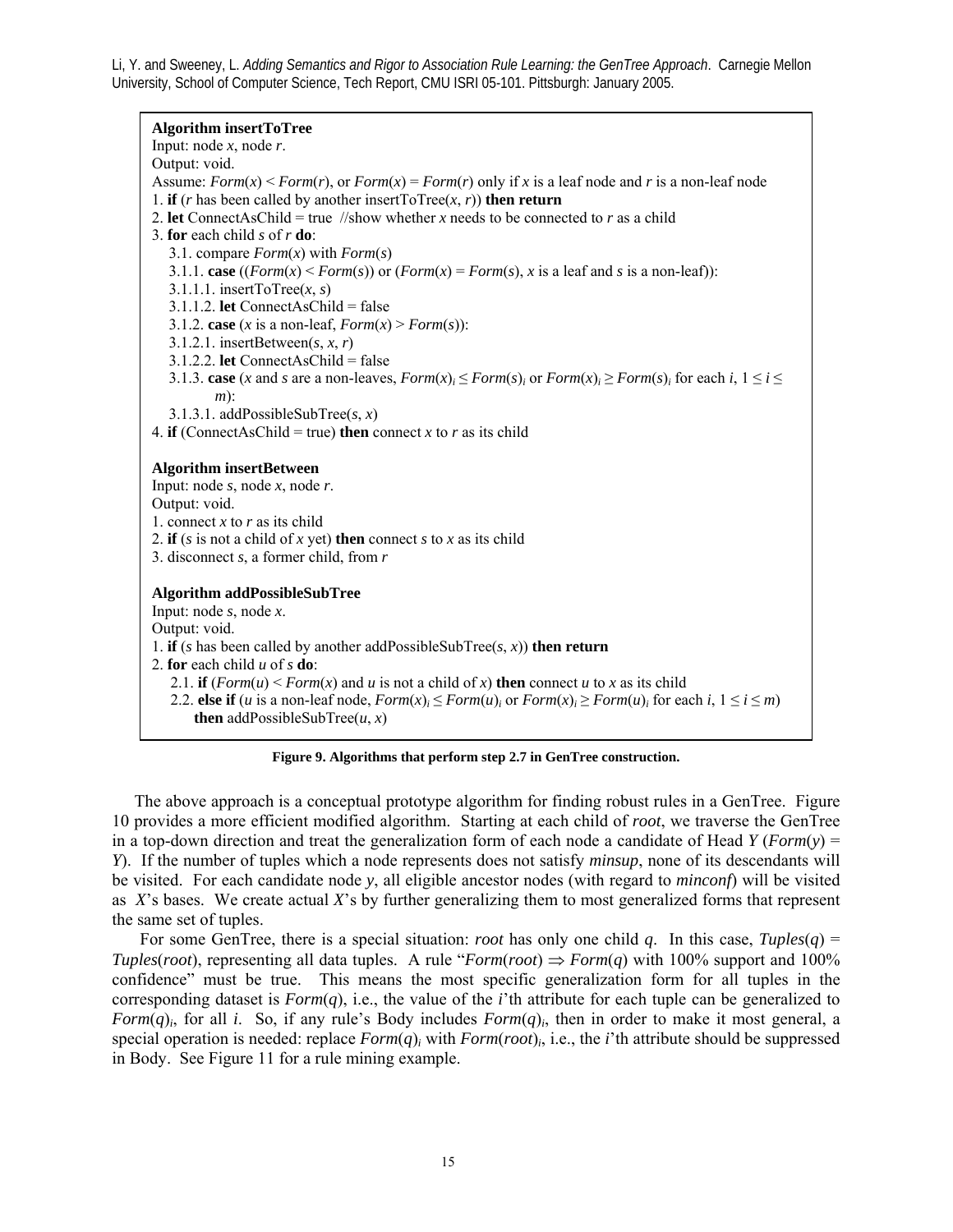**Theorem1:** Given table  $\mathcal{D}$ , attribute set  $\mathcal{A} = \{A_1, \ldots, A_m\}$ , associated hierarchies and minimum support and confidence thresholds *minsup* and *minconf*, a rule generated by the GenTree algorithm is a robust rule.

**Proof sketch:** Condition 1 is satisfied as stated above; the property of conciseness guarantees condition 2 and the algorithm "generalize" in Figure 7 ensures that the GenTree constructed is consistent with the property of conciseness; condition 3 is satisfied by algorithm "findGoodPairs" in Figure 9.

 **Theorem2:** The set of rules generated by the GenTree algorithm is complete with regard to *minsup* and *minconf.*

**Proof sketch:** The theorem is guaranteed by the property of completeness, the algorithm "exploreNodePair" in Figure 7 ensures that the GenTree constructed is consistent with the property of completeness and the rule mining algorithm ensures that all possible Body-Head combinations are considered.

**Algorithm mineRobustRules**<br>Input: node *root*, rule parameters *minsup* and *minconf*.

- Output: association rule set R, which satisfies *minsup* and *minconf*. 1. **let**  $R \leftarrow \Phi$
- 2. **for** each child *s* of *root* **do** findRulesFor(*s*, *minsup*, *minconf*, R)
- 3. **return** R

### **Algorithm findRulesFor**

Input: node *s*, rule parameters *minsup* and *minconf*, rule set R.

- Output: void.
- 1. **if** (*s* has been called by another findRulesFor(*s*, *minsup*, *minconf*, R)) **then return**
- 2. **if** (|*Tuples*(*s*)| does not satisfy *minsup*) **then return**
- 3. findGoodPairs(*s*, *s*, *minconf*, R) //rules with 100% confidence also considered
- 4. **for** each child *q* of *s* **do** findRulesFor(*q*, *minsup*, *minconf*, R)

#### **Algorithm findGoodPairs**

Input: node *s*, node *s'*, rule parameter *minconf*, rule set R. Output: void. Assume:  $Form(s') \geq Form(s)$ 1. **if** (*s* and *s'* has been called by another findGoodPairs(*s*, *s'*, *minconf*, R)) **then return**  2. **if** (|*Tuples*(*s*)|/|*Tuples*(*s'*)| does not satisfy *minconf*) **then return**  3. **let** NewRules ← Φ 4. **for** each parent *p* of *s'* **do**: 3.1. **for** each pair of attribute values ( $Form(p)$ *i*,  $Form(s')$ *i*) **do**: 3.1.1. **if**  $(\vec{Form}(p)_i > Form(s'))$  **then for** each value <u>v</u> which can be generalized directly to *Form*(*p*)<sub>i</sub> and  $\underline{v} \geq Form(s')$ <sub>i</sub> in the hierarchy of the *i*'th attribute **do**: 3.1.1.1. **let**  $FORM = Form(p)$ 3.1.1.2. replace  $FORM_i$  with v 3.1.1.3. **let** new rule be "*FORM*  $\Rightarrow$  *Form*(*s*)" with support =  $|Tuples(s)| / |D|$  and confidence =  $|Tuples(s)||Tuples(s')|$ 3.1.1.4. **if** (new\_rule∉NewRules) **then** add new\_rule to NewRules

4. add all rules contained in NewRules to R

5. **for** each parent *p* of *s'* **do** findGoodPairs(*s*, *p*, *minconf*, R)

**Figure 10. Algorithms for mining robust rules from a GenTree.**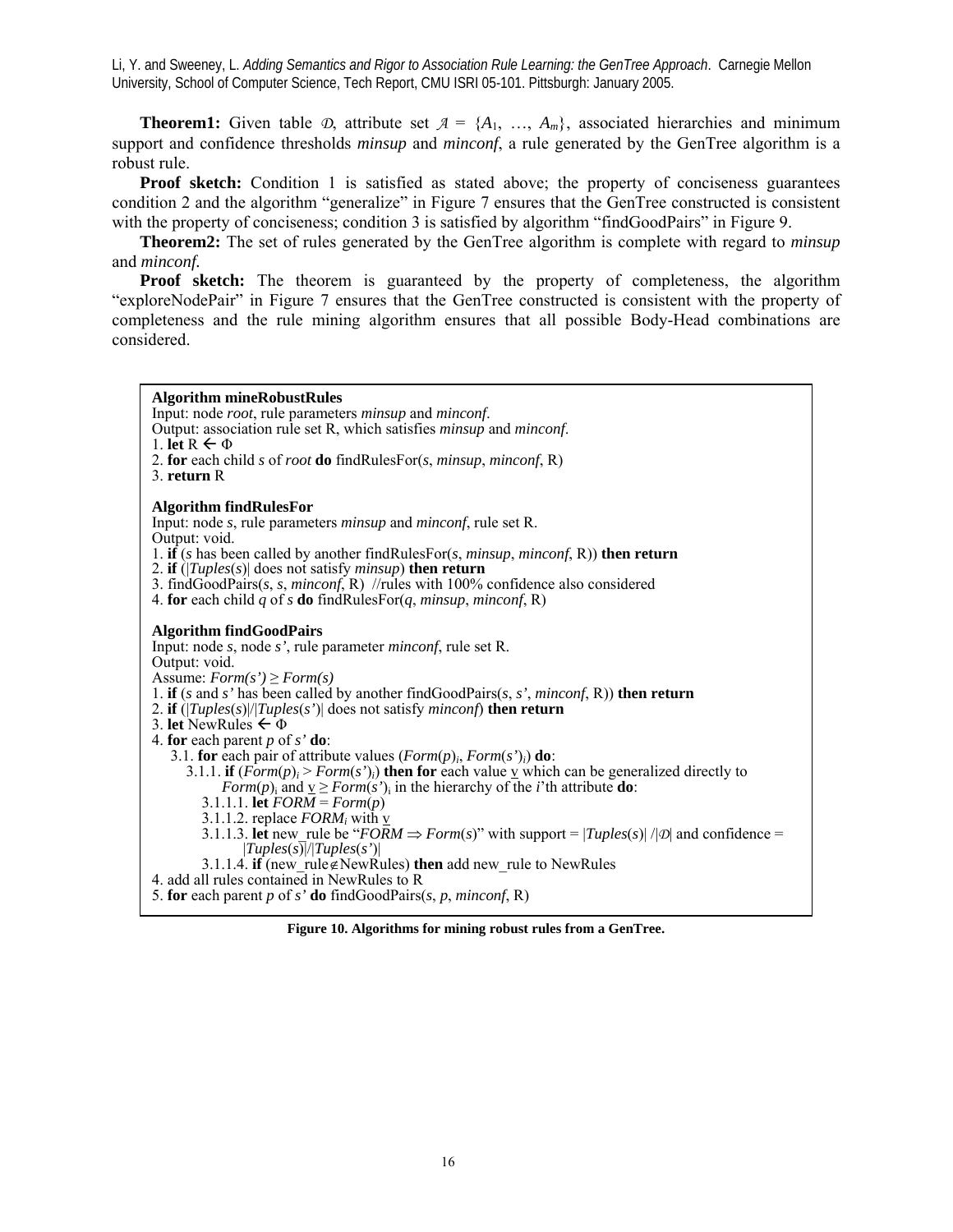

**Figure 11. Rule mining example: Head**  $Y = Form(y)$ **, a possible Body X is bounded by** *c* **and** *c'***. Under usual GenTree** mining conditions, Body  $X = (0213^*, 199^{*/**}/^{**})$  based on *c* and *c'*. However, in the above GenTree, *c'* is the only child *q* **of root, which is a special GenTree mining case in which we replace "199\*/\*\*/\*\*" with "\*\*\*\*/\*\*/\*\*" (supression). So finally, Body X** = (0213\*, \*\*\*\*/\*\*/\*\*), and the corresponding robust rule is (0213\*, \*\*\*\*/\*\*/\*\*)  $\Rightarrow$  (02139, 1996/08/\*\*).

# **4. Experimental Results**

 $\overline{a}$ 

In this work, we have: (1) added more rigor to association rule mining and, (2) introduced a knowledge rating to identify the semantic utility of rules. We achieved these goals by extending the language in which rules can be expressed, and by providing a GenTree data structure and associated algorithm to learn robust rules in the extended language using attribute hierarchies, parameter settings, and data tuples.

In this section, we demonstrate the performance of GenTree using two real-world voter lists<sup>3</sup>. Section 4.1 reports on the findings using voter information from Pittsburgh, Pennsylvania, and Section 4.2 reports on findings using voter information from Cambridge, Massachusetts. Learning robust rules from two different datasets allowed us to compare the growth and behavior of GenTree (see Section 4.3). Using the Cambridge voter list, we compared the learning of robust rules to the traditional approach to determine the number and nature of additional rules learned (see Section 4.4). Finally, in Section 4.5, we report on the utility of rule recommendations based on combinations of statistical ratings (support and confidence) and our knowledge rating. Here are the details of our findings.

### **4.1 Voter List for Pittsburgh, Pennsylvania**

We conducted an experiment on dataset  $\Phi_1$ , the 2001 voter list for ZIP 15213 in Pittsburgh, Pennsylvania having a total of 4,316 records (or tuples) [14]. Each tuple had 8 attributes, i.e. {*sex*, *birthdate* (*year*/*month*/*day*), *registration\_date* (*year*/*month*), *party*, *ethnicity*, *income*, *home\_owner*, *havechild*}. With rule parameters *minsup* = 2% and *minconf* = 50%, 8160 robust rules were learned after applying the GenTree algorithm. The following are rule examples:

 $3$  We elected to use voter lists to demonstrate our work primarily for two reasons. First, they are publicly available (subject to costs and local data sharing agreements) – allowing our findings to be replicated. And second, the data elements concern basic demographics – making values easily understood to readers and results directly generalizable to other datasets.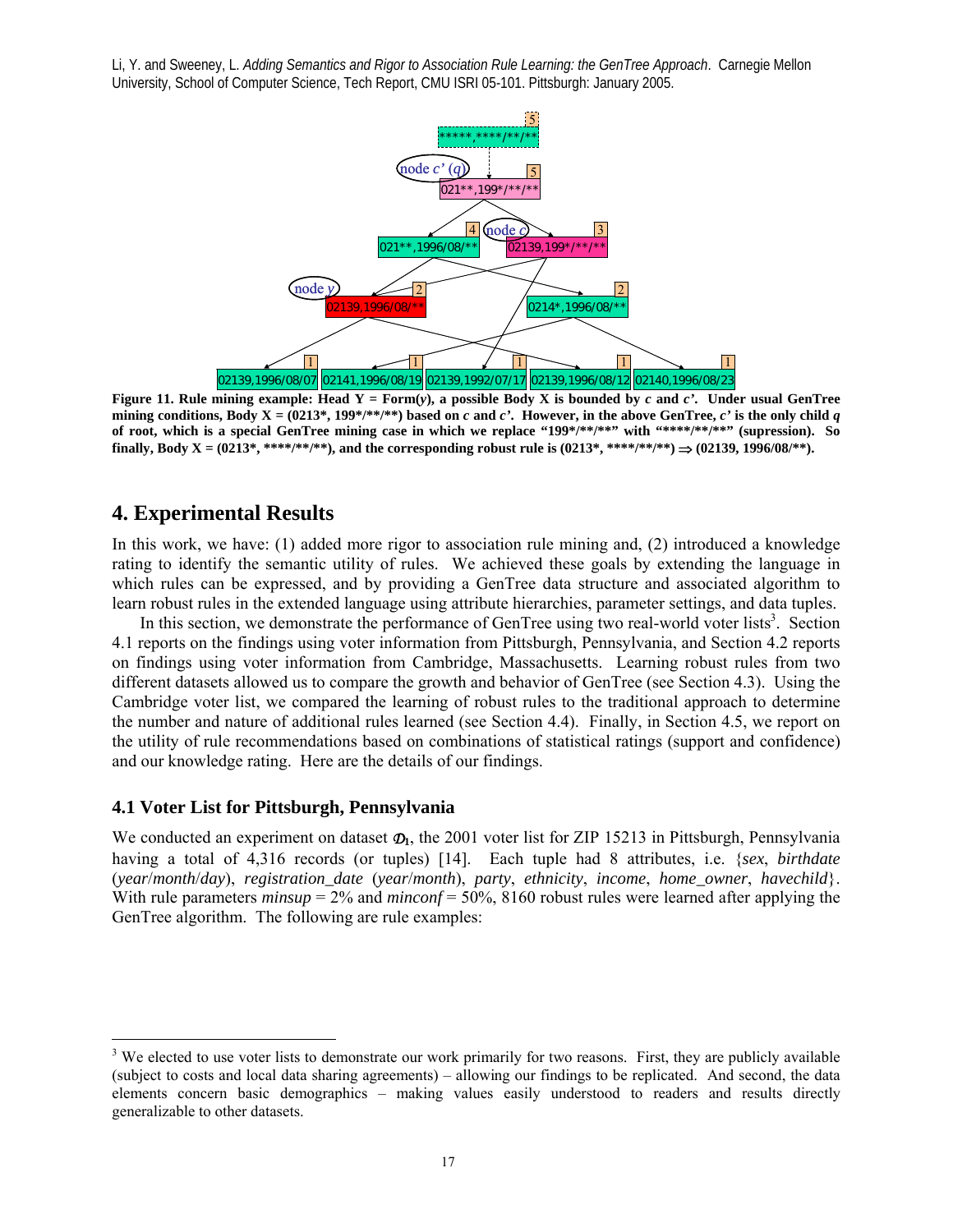{*sex*, *birthdate*, *registration\_date*, *party\_code*, *ethnicity*, *income*, *home\_owner*, *havechild*}

 $\{\kappa, 196^*/\kappa^*/\kappa^*, 198^*/\kappa^*, D, \kappa^*, \kappa^*, \kappa^* \} \Rightarrow \{F, 196^*/\kappa^*/\kappa^*, 198^*/\kappa^*, D, \kappa^*, \kappa^*, \kappa^* \}$ "Democrats born in 1960's and registered in 1980's tend to be Female." [Support: 2.2%, Confidence: 52.2%, KR: 1]

 ${\{\star,\atop^{\star\star\star\star\star\star\star\star\star\star\star},\star\star\star\star\star,\thinspace\mathsf{R},\thinspace\mathsf{W},\thinspace\star\thinspace,\mathsf{D},\thinspace\star\}} \Longrightarrow {\{\mathsf{F},\t19^{\star\star}\!\!/\star\star\star\star\star\star\star\star\star\mathsf{R},\thinspace\mathsf{W},\thinspace\star\thinspace,\mathsf{D},\thinspace\mathsf{F}\}}$ "Republican Whites owning home tend to be females with no children." [Support: 2.1%, Confidence: 55.4%, KR: 3]

 Of the 8160 robust rules learned, 167 of them learned information in "depth". The ratio is not high because only 2 attributes, i.e. *birthdate* and *registration\_date*, have multi-level hierarchies; the remaining 6 attributes are categorical, i.e. 2-level hierarchies with base values as the lower level tier and a total suppression as the higher level tier.

Figure 12 shows the growth of GenTree Size for  $\mathcal{D}_1$ . The Upper Bound estimates a maximum growth rate of 1920 nodes/tuple, while the GenTree actually grows at about 17.8 nodes/tuple. It is clear that the actual GenTree size is much, much smaller than the "extreme upper bound" and grows linearly with the number of tuples.

### **4.2 Voter List for Cambridge, Massachusetts**

We conducted an experiment on the 1997 voter list for Cambridge, Massachusetts [13]. We randomly sampled 10,000 records as dataset  $\mathcal{D}_2$ , from the original 54,805 records. Each record had 6 attributes, i.e. {*ZIP* (*9 digits*), *sex*, *birthdate* (*year*/*month*/*day*), *registration\_date* (*year*/*month*/*day*), *party*, *status*}. With rule parameters *minsup* = 2% and *minconf* = 50%, 4140 robust rules were learned after applying the GenTree algorithm. Figure 14 lists a sample of the rules that were learned.

 Of the 4140 robust rules learned, 1117 of them learned information in "depth". Only 3 attributes in *D***2**, i.e. *5-digit ZIP*, *birthdate* and *registration\_date*, are associated with multi-level hierarchies.

 Figure 13 shows the growth of GenTree Size for *D***2**. The Upper Bound gives a slope of 1440 nodes/tuple, but the linear regression fitting line of actual growth only shows 17.0 nodes/tuple slope. As was the case with  $\mathcal{D}_1$ , the plot indicates that the actual GenTree size is much, much smaller than the "extreme upper bound" and grows linearly with the number of tuples.

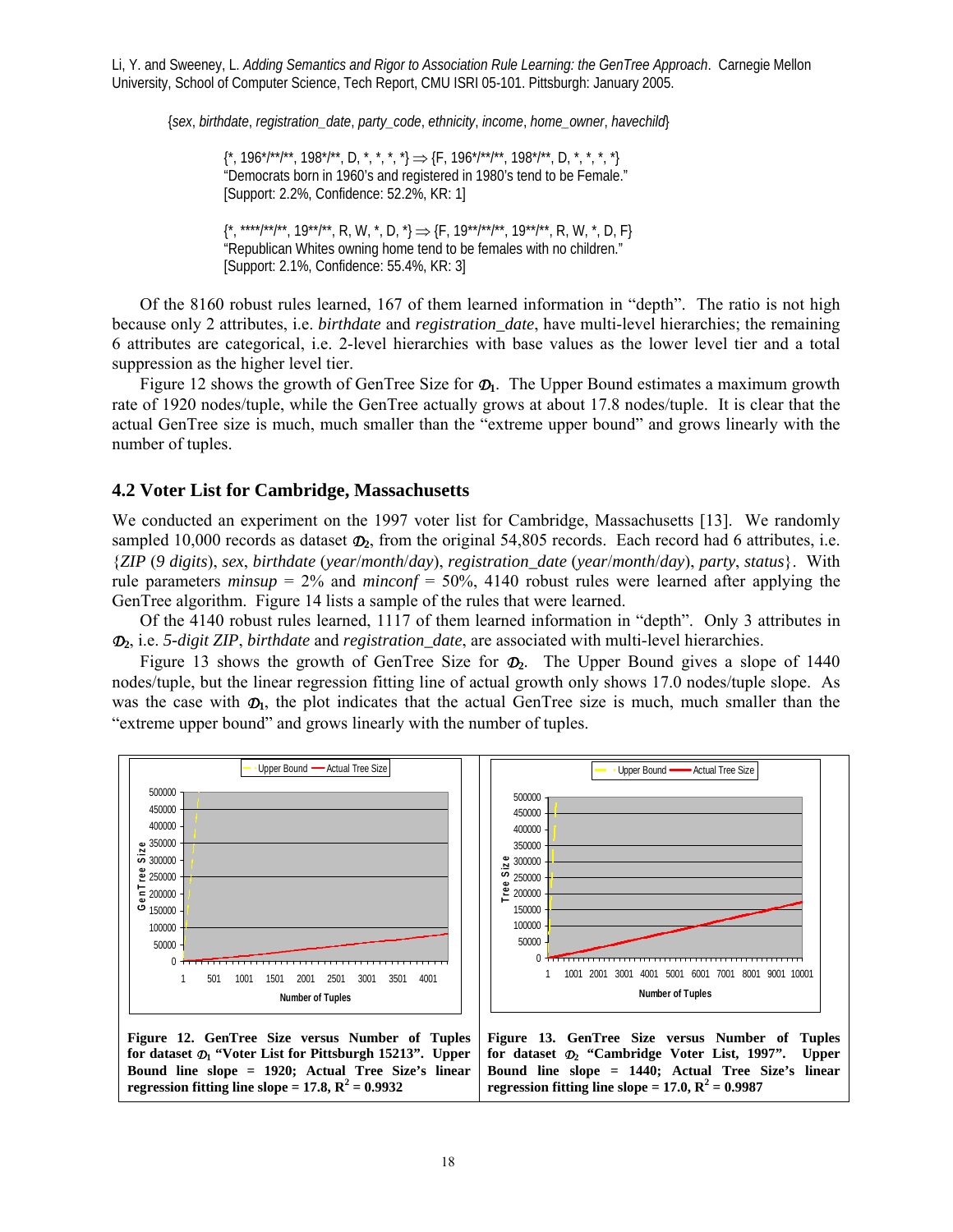# **4.3 Robust Rule Computation**

Results from Section 4.1 and Section 4.2 are summarized in Figure 15. The number of rules learned through  $\Phi_1$  (Pittsburgh data) is almost twice that of  $\Phi_2$  (Cambridge data), although  $|\Phi_1|$  is less than half of  $|\mathcal{D}_2|$ . This is not surprising because  $\mathcal{D}_1$  has 8 attributes while  $\mathcal{D}_2$  has 6, and the number of possible rules is exponential in the number of attributes, as discussed in Section 3.5.1. The ratio of rules that learned information in depth is much higher for  $\Phi_2$  (1117/4140=27%) than for  $\Phi_1$  (167/8160=2%). The reason is,  $\mathcal{D}_2$  has 3 attributes with multi-level hierarchies (*ZIP*, *birthdate*, *registration\_date*), but  $\mathcal{D}_1$  has only 2 (*birthdate*, *regitration\_date*). A larger number of rules would learn in depth if more attributes had hierarchies with levels greater than 2. The experiments with both datasets demonstrated that the actual tree sizes were much, much smaller than the "extreme upper bound," see Figure 12 and Figure 13.

ZIP Party Sex Birthdate Regdate Status Tends Zipcode Party Sex Birthdate Regdate Status Support Confidence KR

|                | -ai l'                                                                                                                                                                                                                                                                                                                                                                                                                                                                                                                                              |   | <b>Diililuale</b>     | <b>Reguale</b> |   | <b>Status Therius</b> | <b>Lipcour</b> | r al l  |   | <b>Difficult</b> | neyuale                                                                                                   | oldlus       |        | <b>Pollution Internet</b>                                                                                                                                                                                            | <b>ND</b>      |
|----------------|-----------------------------------------------------------------------------------------------------------------------------------------------------------------------------------------------------------------------------------------------------------------------------------------------------------------------------------------------------------------------------------------------------------------------------------------------------------------------------------------------------------------------------------------------------|---|-----------------------|----------------|---|-----------------------|----------------|---------|---|------------------|-----------------------------------------------------------------------------------------------------------|--------------|--------|----------------------------------------------------------------------------------------------------------------------------------------------------------------------------------------------------------------------|----------------|
| *********      |                                                                                                                                                                                                                                                                                                                                                                                                                                                                                                                                                     |   |                       | ****/**/**     |   | ==>                   | 021******      |         |   | $19**$ /**/**    | $19**$ /**/**                                                                                             |              | 99.86% | 99.86%                                                                                                                                                                                                               | 3              |
|                |                                                                                                                                                                                                                                                                                                                                                                                                                                                                                                                                                     | F | $19**/**/**$          | $19**/**/**$   | Α | ==>                   | 021            | D       | F | $19**/**/**$     | $19**$ /**/**                                                                                             | Α            | 29.28% | 65.42%                                                                                                                                                                                                               | 2              |
|                |                                                                                                                                                                                                                                                                                                                                                                                                                                                                                                                                                     | М | $19**/**/**$          | $19**$ /**/**  | Α | $\Rightarrow$         | 021******      | D       | M | $19**$ /**/**    | $19**$ /**/**                                                                                             | $\mathsf{A}$ | 20.53% | 56.62%                                                                                                                                                                                                               | $\overline{2}$ |
|                |                                                                                                                                                                                                                                                                                                                                                                                                                                                                                                                                                     |   | ****/**/**            | ****/**/**     |   | $==>$                 | 021******      | D       |   | $19**/**/**$     | $19**/**/**$                                                                                              | Α            | 52.47% | 52.47%                                                                                                                                                                                                               | 5              |
|                | $\star$                                                                                                                                                                                                                                                                                                                                                                                                                                                                                                                                             | F | $19**/**/**$          | $197^*/^{*7}/$ |   | $\Rightarrow$         | 0213*****      | $\star$ | F | $19**/**/**$     | 197*/**/**                                                                                                | Α            | 2.19%  | 65.37%                                                                                                                                                                                                               | 3              |
|                |                                                                                                                                                                                                                                                                                                                                                                                                                                                                                                                                                     | F | $197^*/**}$           | 1996/**/*      |   | ==>                   | 021******      | $\star$ | F | $197^*/**}$      | 1996/**/**                                                                                                | A            | 3.27%  | 99.70%                                                                                                                                                                                                               | $\overline{2}$ |
|                |                                                                                                                                                                                                                                                                                                                                                                                                                                                                                                                                                     |   | 1900's (19**/**/**)." |                |   |                       |                |         |   |                  | and were registered to vote in the 1900's. A few people were born in the 1800's, but as shown by          |              |        | "All voters (tend to) live in Cambridge (021**), were born in the 1900's (19**/**)**) and registered to vote in the<br>Commentary: The voter list for Cambridge, Massachusetts contains people who live in Cambridge |                |
| 2              | the rule above, almost all voters were born in the 1900's.<br>"Female voters born in the 1900's, registered in the 1900's, and who are active voters tend to live in Cambridge<br>and be Democrats."                                                                                                                                                                                                                                                                                                                                                |   |                       |                |   |                       |                |         |   |                  |                                                                                                           |              |        |                                                                                                                                                                                                                      |                |
| 3              | "Male voters born in the 1900's, registered in the 1900's, and who are active voters tend to live in Cambridge<br>and be Democrats."                                                                                                                                                                                                                                                                                                                                                                                                                |   |                       |                |   |                       |                |         |   |                  |                                                                                                           |              |        |                                                                                                                                                                                                                      |                |
| $\overline{4}$ | "Voters tend to live in Cambridge, be Democrats, been born in the 1900's, registered in the 1900's, and are<br>active voters."                                                                                                                                                                                                                                                                                                                                                                                                                      |   |                       |                |   |                       |                |         |   |                  |                                                                                                           |              |        |                                                                                                                                                                                                                      |                |
|                | Commentary: About half the voters in the Cambridge voter list are registered Democrats; the other<br>half of the voters have no party affiliation or are registered as Republicans. This is confirmed by<br>the support for rules 2 and 3 which together total 49.81%. In comparison, rule 4 alone, which has<br>one of the largest knowledge rating (KR) values awarded to the dataset, states this concept<br>succinctly.                                                                                                                         |   |                       |                |   |                       |                |         |   |                  |                                                                                                           |              |        |                                                                                                                                                                                                                      |                |
| 5              |                                                                                                                                                                                                                                                                                                                                                                                                                                                                                                                                                     |   | be active voters."    |                |   |                       |                |         |   |                  |                                                                                                           |              |        | "Female voters born in the 1900's and registered in the 1970's tend to live near MIT and Harvard (0213**) and                                                                                                        |                |
|                | Commentary: The women's community in Cambridge is legendary, having many area firsts located<br>around the Universities $-a$ women's bookstore, a national women's newspaper, women-oriented<br>community centers, and numerous women-centered programs. Many of these began in the 1970's<br>with the "Women's Movement" and over time these accomplishments have been fading away. But<br>as described by the rule, those women who arrived in Cambridge at that time and who have<br>remained in Cambridge tend to continue to be active voters. |   |                       |                |   |                       |                |         |   |                  |                                                                                                           |              |        |                                                                                                                                                                                                                      |                |
| 6              |                                                                                                                                                                                                                                                                                                                                                                                                                                                                                                                                                     |   |                       |                |   |                       |                |         |   |                  | "Female voters born in the 1970's and registered in 1996 tend to live in Cambridge and be active voters." |              |        |                                                                                                                                                                                                                      |                |
|                |                                                                                                                                                                                                                                                                                                                                                                                                                                                                                                                                                     |   |                       |                |   |                       |                |         |   |                  | the rule gives evidence that political awareness remains strong among women in Cambridge.                 |              |        | Commentary: These data are drawn from the 1997 voter list. The women who are the subject of this<br>rule are therefore in their 20's (and most likely students). 1996 was a presidential election year, so           |                |

**Figure 14. Sample from 4140 robust rules learned from Cambridge, Massachusetts voter data. The topmost table shows the rules as processed by GenTree. The shaded values may be ignored in the English translation of the rule. The bottom table includes English translations and commentaries.**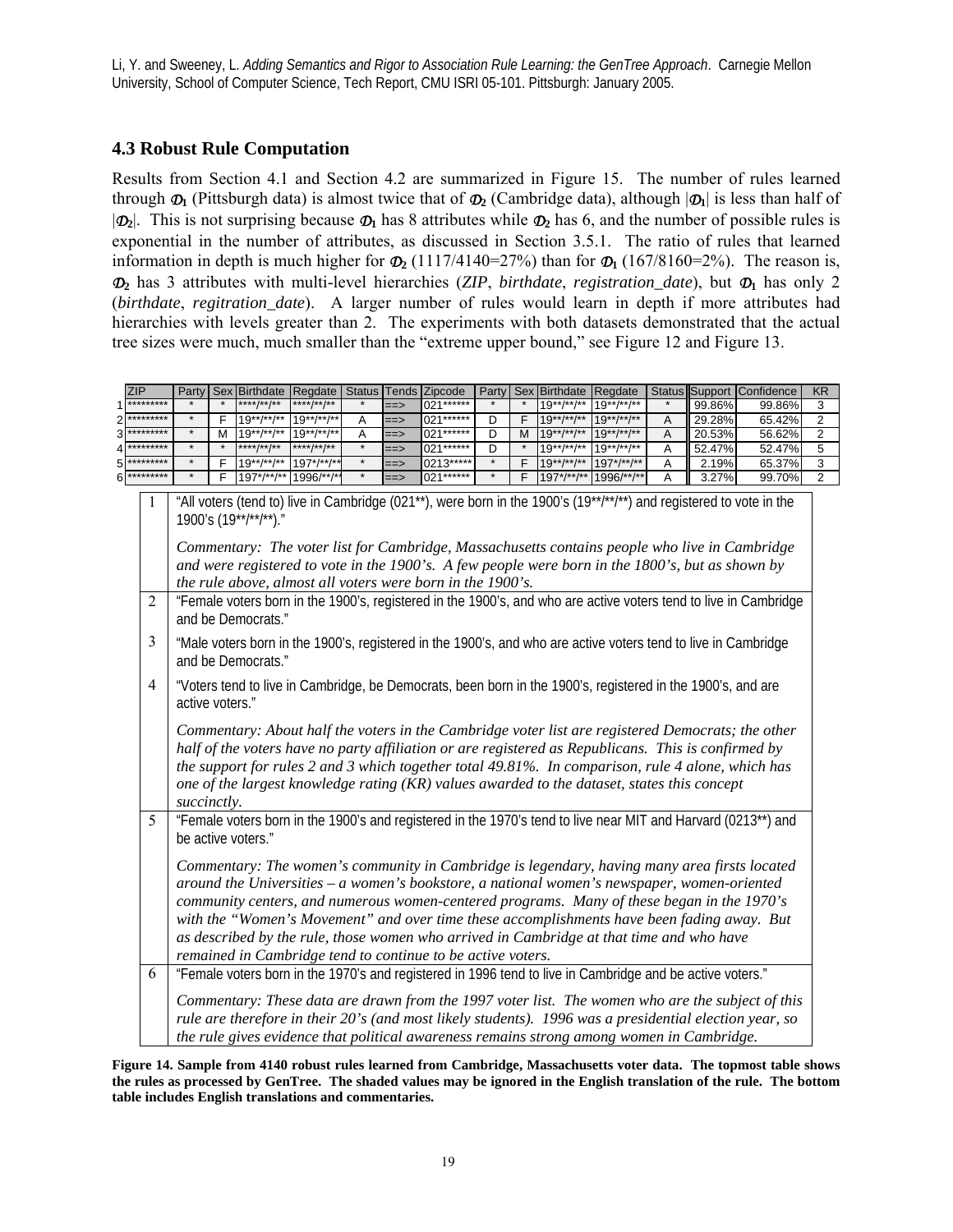|                                         | Pittsburgh $(\mathcal{D}_1)$ | Cambridge $(\mathcal{D}_2)$ |
|-----------------------------------------|------------------------------|-----------------------------|
| Number of tuples                        | 4316                         | 10.000                      |
| Number of attributes                    |                              |                             |
| Number of hierarchies having height > 2 |                              |                             |
| Number of robust rules learned          | 8160                         | 4140                        |
| Number of rules learning in depth       | 167                          | 1117                        |

**Figure 15. Summary results of applying GenTree to two voter lists.** 

### **4.4 Comparison of Robust Rule Learning to Fixed-Level Mining**

Because mining for *robust rules* across a relational table having multiple attributes is novel, we are unable to find other currently existing approaches against which to compare. However, theoretical comparisons between our approach and an adapted traditional *a priori* algorithm can be done. One way to adapt the traditional approach is to replace base attribute values with generalized equivalents and then have the traditional learner work on the generalized values. We term this "fixed-level" mining. In this section, we report on an experiment that compares fixed-level mining to GenTree in order to determine the number and nature of additional rules learned by GenTree over traditional approaches.

We experimented on  $\mathcal{D}_2$ , the Cambridge voter data, based on different settings for attributes with multi-level hierarchies. The 3 attributes used were {*ZIP*, *birthdate*, *registration\_date*}. We then (1) executed GenTree to learn robust rules; and, performed fixed-level mining on data having: (2) 5-digit ZIP, year of birth, year of registration; (3) 3-digit ZIP, year of birth, year of registration; (4) 5-digit ZIP, decade of birth, year of registration; (5) 5-digit ZIP, year of birth, decade of registration; (6) 3-digit ZIP, decade of birth, year of registration; (7) 3-digit ZIP, year of birth, decade of registration; (8) 5-digit ZIP, decade of birth, decade of registration; and, (9) 3-digit ZIP, decade of birth, decade of registration. Figure 16 provides the comparison of the number of rules that can be learned based on each of these settings. We are not surprised to see that the number of rules learned from any fixed-level setting is far fewer than the number of robust rules learned from GenTree.



**Figure 16. Number of rules from GenTree versus fixed-level mining, having minimum support of 2% and minimum confidence of 50% with attributes {***ZIP***,** *birthdate***,** *registration\_date***}. Legend: (1) GenTree robust rules; (2) 5-digit, year, year; (3) 3-digit, year, year; (4) 5-digit, decade, year; (5) 5-digit, year, decade; (6) 3-digit, decade, year; (7) 3-digit, year, decade; (8) 5-digit, decade, decade; (9) 3-digit, decade, decade.** 

 In order to analyze the distribution of rules learned by GenTree and by fixed-level mining, we projected learned rules on the support-confidence plane for each setting (see Figure 17). We identified those robust rules learned by GenTree in (1) which were also learned by fixed-level mining using settings (2) through (9), respecting data corroboration, i.e. making sure rules considered identical were not only the same in form but also had exactly the same set of supporting data tuples for Body and Head respectively. There were 2931 robust rules learned that were unmatched by any rules learned in any of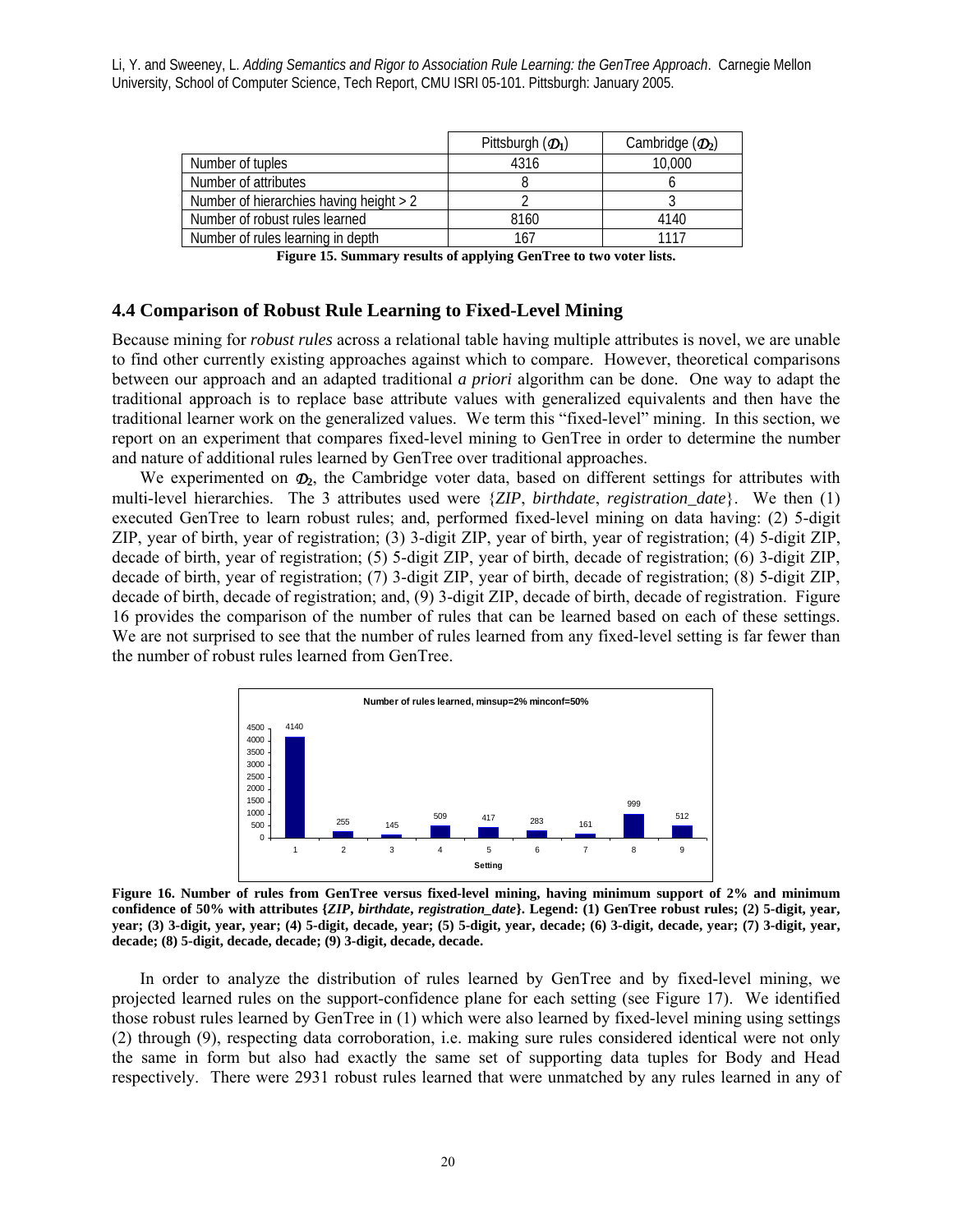the settings of fixed-level mining (see Figure 18). Notice the large numbers of high confidence and of low support rules learned only by our GenTree method.



**Figure 17. Rules projected on support-confidence planes for settings (1) through (9) described in Figure 16.** 



**Figure 18. Support-confidence plan for 4140 robust rules (on left) and with rules that were also learned by fixed-level mining removed (on right). There are 2931 remaining rules shown on the right.** 

In summary, the total number of rules generated by the fixed-level settings is  $(255 + 145 + ... + 512)$  $= 3281$ , but in terms of data corroboration they only account for  $(4140 - 2931) = 1209$  robust rules. This is due to the limited expressivity of traditional rule forms, as was discussed earlier in Sections 1 and 2.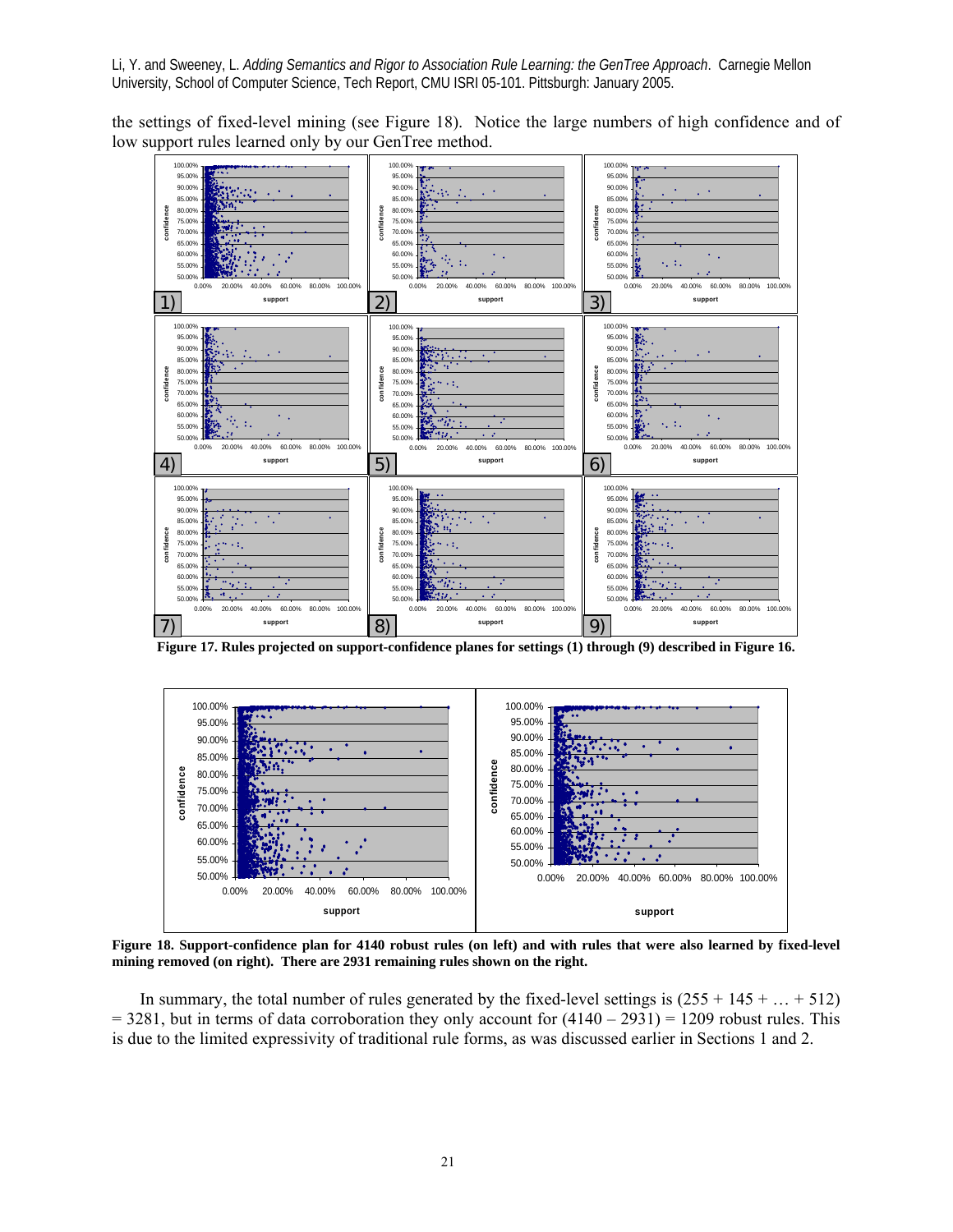### **4.5 Comparing Statistical Ratings and Knowledge Ratings**

We experimented on the 4140 robust rules learned by GenTree from  $\mathcal{D}_2$ , the Cambridge voter data, to identify the nature of rules "recommended" by statistical and knowledge ratings. The notion of "recommending a rule" relates to the ability of numerical measures to draw the attention of human decision-makers to rules believed to be most interesting.

 Figure 19 shows the distributions of knowledge and statistical ratings over the 4140 rules. The maximum knowledge rating awarded was 5, the minimum was 1 with an average of 1.8 and a standard deviation of 0.8. Only 3 rules received the rating of 5. These appear in Figure 21 and will be discussed subsequently. As for statistical measures, there is rapid decay in support ratings as the probability increases. Only 10 rules had support of 70% or better. (These appear in Figure 20.) On the other hand, more than 700 rules had a confidence rating of 90% or better. Only one rule had a confidence and support of 100%. It appears in Figure 20.



**Figure 19. Distributions of knowledge rating (on left) and confidence and support ratings (on right) for the 4140 robust rules learned from the Cambridge Voter list (***D***2).**

|    |                   |               |            | <b>Propriet - Communities</b> TOP TO KUIGS                                                                                                   |                       |       |               |             |              |            |                                                                                                             |                                       |       |         |         |  |
|----|-------------------|---------------|------------|----------------------------------------------------------------------------------------------------------------------------------------------|-----------------------|-------|---------------|-------------|--------------|------------|-------------------------------------------------------------------------------------------------------------|---------------------------------------|-------|---------|---------|--|
|    | ZIP               | <b>PARTYL</b> | <b>SEX</b> | BIRTHDATE                                                                                                                                    | REG DATE STATUS tends |       |               | ZIP         | <b>PARTY</b> | <b>SEX</b> | <b>BIRTHDATE</b>                                                                                            | REG DATE STATUS support confidence KR |       |         |         |  |
|    |                   |               |            | $(9\text{-digit})$ $\left[\text{(code1)}\right]$ $\left(\text{M/F}\right)$ $\left(\text{vyvy/mm/dd}\right)$ $\left(\text{vyvy/mm/dd}\right)$ |                       | (A/I) |               | $(9-digit)$ |              |            | $\left[\right(\text{code1})\right](M/F)\left[\right(\text{yyy/mm/dd})\left[\right(\text{yyy/mm/dd})\right]$ |                                       | (A/I) |         |         |  |
|    | **********        |               |            | $***$ /** /**                                                                                                                                | $***$ /** /**         |       | $==$          | $021*****$  |              |            | $***++$ /** /**                                                                                             | $19^{**}/^{**}/^{**}$                 |       | 100.00% | 100.00% |  |
|    | *********         |               |            | **** /** /**                                                                                                                                 | **** /** /**          |       | $==$          | $021***$    |              |            | $19^{**}/^{**}/^{**}$                                                                                       | $19^{**}/^{**}$ /**                   |       | 99.86%  | 99.86%  |  |
|    | $+ + + + + + + +$ |               |            | $***$ /** /**                                                                                                                                | **** /** /**          |       | $==$          | $021***$    |              |            | ****/**/**                                                                                                  | $19^{**}/^{**}/^{**}$                 |       | 87.04%  | 87.04%  |  |
|    | *********         |               |            | $***1***1***$                                                                                                                                | $19^{**}/^{**}/^{**}$ | ñ     | $==$          | $021******$ |              |            | $19**$ /**/**                                                                                               | $19**$ /**/**                         |       | 86.94%  | 99.89%  |  |
| 5  | *********         |               |            | $19^{**}/^{**}$ /**                                                                                                                          | $19^{**}/^{**}/^{**}$ |       | $==$          | $021******$ |              |            | $19**/**/**$                                                                                                | $19**$ /**/**                         |       | 86.94%  | 87.06%  |  |
| 6  | *********         |               |            | ****/**/**                                                                                                                                   | **** /** /**          |       | $==$          | $021***$    |              |            | $19^{**}/^{**}$ /**                                                                                         | $19^{**}/^{**}$ /**                   |       | 86.94%  | 86.94%  |  |
|    | *********         |               |            | **** /** /**                                                                                                                                 | $***++I***$           |       | $\Rightarrow$ | 0213*****   |              |            | ****/**/**                                                                                                  | $19^{**}/^{**}$ /**                   |       | 70.46%  | 70.46%  |  |
| 81 | 0213*****         |               |            | ****/**/**                                                                                                                                   | $19^{**}/^{**}$ /**   |       | $==$          | 0213*****   |              |            | $19^{**}/^{**}$ /**                                                                                         | $19**$ /**/**                         |       | 70.33%  | 99.82%  |  |
|    | *********         |               |            | $19^{**}/^{**}/^{**}$                                                                                                                        | $19^{**}/^{**}$ /**   |       | $==$          | 0213*****   |              |            | $19**$ /**/**                                                                                               | $19**/***$                            |       | 70.33%  | 70.43%  |  |
|    | *********         |               |            | **** /** /**                                                                                                                                 | **** /** /**          |       | $==$          | 0213*****   |              |            | $19**$ /**/**                                                                                               | $19**$ /**/**                         |       | 70.33%  | 70.33%  |  |

**Support - Confidence Top 10 Rules**

#### **Confidence-Support Top 10 Rules**

|   | <b>ZIP</b> | <b>PARTY</b> | <b>SEX</b> | <b>BIRTHDATE</b>                                                                                                                                               | REG DATE STATUS tends |              |      | <b>ZIP</b>                                       | <b>PARTY</b> | <b>SEX</b> | <b>BIRTHDATE</b>           | REG DATE STATUS      |       |         | support confidence KR |  |
|---|------------|--------------|------------|----------------------------------------------------------------------------------------------------------------------------------------------------------------|-----------------------|--------------|------|--------------------------------------------------|--------------|------------|----------------------------|----------------------|-------|---------|-----------------------|--|
|   |            |              |            | $(9\text{-digit})$ $\lfloor \text{(code1)} \rfloor$ $\lfloor \text{(M/F)} \rfloor$ $\lfloor \text{(vyvy/mm/dd)} \rfloor$ $\lfloor \text{(vyvy/mm/dd)} \rfloor$ |                       | (A/I)        |      | $(9\text{-digit})$ $\vert$ (code1) $\vert$ (M/F) |              |            | $(vv/v/mm/dd)$ (vyv/mm/dd) |                      | (A/I) |         |                       |  |
|   |            |              |            | **** /** /**                                                                                                                                                   | $***++$ /** /**       |              | $==$ |                                                  |              |            | **** /** /**               | $19^{**}/^{**}$ /**  |       | 100.00% | 100.00%               |  |
|   |            |              |            | $***++1***$                                                                                                                                                    | $19^{**}/^{**}$ /**   |              | $==$ | 0214*****                                        |              |            | $19**$ /**/**              | $19**/***$           |       | 29.53%  | 99.97%                |  |
|   | ********   |              |            | ****/**/**                                                                                                                                                     | $199^*/**$ /**        |              | $==$ | $021***$                                         |              |            | $19**$ /**/**              | $199^*/**$ /**/**    |       | 48.44%  | 99.96%                |  |
|   | *********  |              | м          | ****/**/**                                                                                                                                                     | $199^*/**$ /**        |              | $==$ | 021******                                        |              | M          | $19**/***$                 | $199^*/**$ /**/**    |       | 24.78%  | 99.96%                |  |
|   | ********** |              |            | ****/**/**                                                                                                                                                     | $199^*/**$ /**/**     |              | $==$ | $021*****$                                       |              |            | $19^{**}/^{**}/^{**}$      | $199^*/**/**$        |       | 24.36%  | 99.96%                |  |
| 6 | ********** |              |            | **** /** /**                                                                                                                                                   | $199^*/**$ /**/**     | $\mathsf{A}$ | $==$ | $021*****$                                       | D            |            | $19**$ /**/**              | $199^{\star}$ /**/** |       | 23.72%  | 99.96%                |  |
|   | *********  |              |            | ****/**/**                                                                                                                                                     | $199^*/**$ /**/**     |              | $==$ | 021******                                        |              |            | $19^{**}/^{**}/^{**}$      | $199^{\star}$ /**/** |       | 22.74%  | 99.96%                |  |
|   | ********** |              |            | ****/**/**                                                                                                                                                     | $199^*/**$ /**/**     |              | $==$ | 021******                                        |              |            | $19^{**}/^{**}$ /**        | $199^*/^{**}/^{**}$  |       | 57.19%  | 99.95%                |  |
|   | ********** |              | M          | **** /** /**                                                                                                                                                   | $199^*/**$ /**/**     | $\mathsf{A}$ | $==$ | 021******                                        |              | M          | $19^{**}/^{**}/^{**}$      | $199^*/**$ /**/**    |       | 20.29%  | 99.95%                |  |
|   | *********  |              |            | $***++$ /** /**                                                                                                                                                | $199^*/**$ /**/**     |              | $==$ | 021******                                        |              |            | $19^{**}/^{**}/^{**}$      | 199*/**/**           |       | 20.12%  | 99.95%                |  |

**Figure 20. The top 10 of the 4140 rules learned from the Cambridge Voter list**  $(\mathcal{D}_2)$  **based on traditional statistical ratings, sorted by support then confidence (top) and by confidence then support (bottom). Shaded values may be ignored in the English translation of the rule.**

 Figure 20 shows the top 10 rules recommended using traditional statistical measures. The topmost table in Figure 20 shows the first 10 rules after sorting all 4140 rules by support then confidence.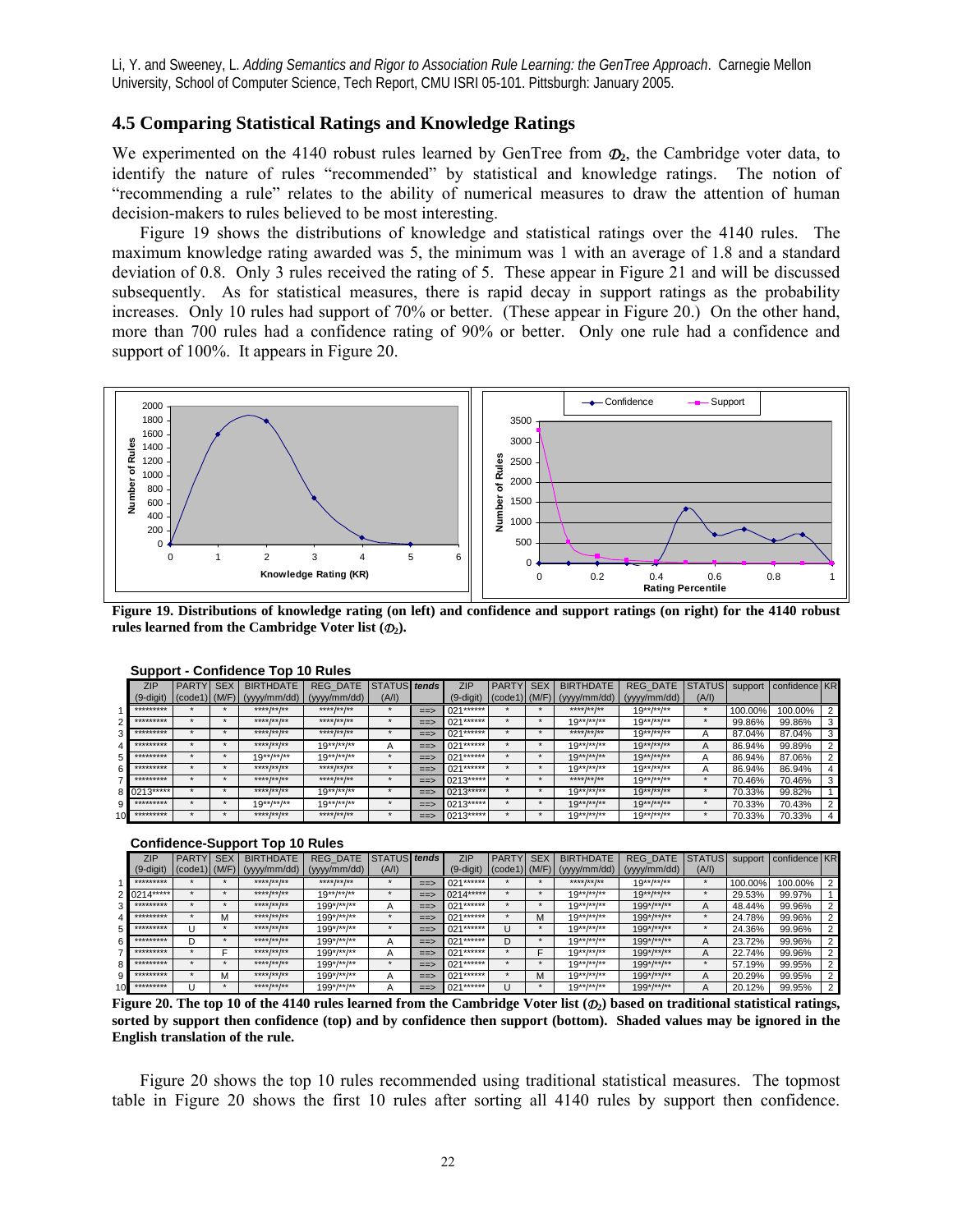Because support is the probability of the head appearing, rules with a high support rating are descriptive of the overall dataset. The first 6 rules in Figure 20 are general descriptions of the population – these rules describe voters as living in Cambridge, being born in the 1900's and having registered in the 1900's. Notice that Rule 6 succinctly addresses these features for active voters and Rule 10 does so regardless of recent voting activity. Of the top 10 support rules, only these rules have a high KR rating, and they were the most concise at summarizing the key concepts addressed by all the topmost support rules.

 The 10 rules having the most confidence appear in the bottom table of Figure 20. These rules result from sorting all 4140 rules by confidence then by support. All the rules (except the first) address the concept that voters who registered in the 1900's, live in Cambridge and were born in the 1900's. While confidence is high, the gained knowledge is not very interesting. Notice that none of these rules have a high KR rating. The first rule in each of the tables in Figure 20 is the same. With 100% confidence and 100% support, all the voters in the voting list live in Cambridge and registered in 1900's.

|   | <b>ZIP</b> | <b>PARTY</b> | <b>SEX</b> | <b>BIRTHDATE</b>                                                                           | REG DATE STATUS tends |         |               | ZIP         | <b>PARTY</b> | <b>SEX</b> | <b>BIRTHDATE</b>                                                                               | REG DATE STATUS support confidence KR |                |        |        |   |
|---|------------|--------------|------------|--------------------------------------------------------------------------------------------|-----------------------|---------|---------------|-------------|--------------|------------|------------------------------------------------------------------------------------------------|---------------------------------------|----------------|--------|--------|---|
|   |            |              |            | $(9\text{-digit})$ $\vert$ (code1) $\vert$ (M/F) $\vert$ (yyyy/mm/dd) $\vert$ (yyyy/mm/dd) |                       | (A/I)   |               | $(9-digit)$ |              |            | $\left  \right $ (code1) $\left  \right $ (M/F) $\left  \right $ (yyyy/mm/dd) $\left  \right $ | (vv/v/mm / dd)                        | (A/I)          |        |        |   |
|   | *********  |              |            | $***1**1**1**$                                                                             | ****/**/**            |         | $\Rightarrow$ | $0213***$   |              |            | $19**/***$                                                                                     | $19**$ /**/**                         | A              | 60.92% | 60.92% | 5 |
|   | *********  |              |            | **** /** /**                                                                               | **** /** /**          | $\star$ | $\Rightarrow$ | $021***$    | D            |            | $19^{**}/^{**}/^{**}$                                                                          | $19^{**}/^{**}/^{**}$                 | $\overline{A}$ | 52.47% | 52.47% | 5 |
|   | ********** |              |            | ****/**/**                                                                                 | $197^*/**}$           |         | $\Rightarrow$ | 0213*****   | D            |            | $19^{**}/^{**}/^{**}$                                                                          | $197^*/**}$                           |                | 2.92%  | 50.69% | 5 |
|   | *********  |              |            | ****/**/**                                                                                 | ****/**/**            |         | $\Rightarrow$ | 021******   |              |            | $19^{**}/^{**}/^{**}$                                                                          | $19**$ /**/**                         |                | 86.94% | 86.94% |   |
| 5 | *********  |              |            | $***$ /** /**                                                                              | $197^*/**}$           |         | $\Rightarrow$ | 021******   |              | Е          | $19^{**}/^{**}/^{**}$                                                                          | $197^*/**$                            |                | 2.64%  | 78.57% | 4 |
| 6 | ********** |              |            | ****/**/**                                                                                 | 1983/**/**            |         | $\Rightarrow$ | 021******   |              | Е          | $19***$ /**/**                                                                                 | $1983$ /**/**                         |                | 3.75%  | 77.96% | 4 |
|   | *********  |              |            | ****/**/**                                                                                 | $1983$ /**/**         |         | $\Rightarrow$ | 021******   | D            |            | $19^{**}/^{**}/^{**}$                                                                          | 1983/**/**                            |                | 6.44%  | 77.50% |   |
| 8 | *********  |              |            | **** /** /**                                                                               | $197^*/**$            |         | $\Rightarrow$ | $021*****$  | D            |            | $19***$ /**/**                                                                                 | $197^*/**$                            |                | 4.26%  | 73.96% | 4 |
|   | *********  |              | м          | **** /** /**                                                                               | $1996$ /**/**         |         | $\Rightarrow$ | 0213*****   |              | м          | $19**/***$                                                                                     | $1996$ /**/**                         |                | 5.97%  | 73.07% | 4 |
|   | *********  |              |            | **** /** /**                                                                               | 1996/**/**            |         | $\Rightarrow$ | 0213*****   |              |            | $19^{**}/^{**}/^{**}$                                                                          | 1996/**/**                            |                | 16.13% | 72.04% | 4 |

#### **KR-Confidence Top 10 Rules**

#### **KR-Support Top 10 Rules**

 $\overline{a}$ 

| $1.1.9$ buppoint $1.96$ |                   |            |                   |                       |         |      |             |                   |            |                       |                       |       |         |               |                |
|-------------------------|-------------------|------------|-------------------|-----------------------|---------|------|-------------|-------------------|------------|-----------------------|-----------------------|-------|---------|---------------|----------------|
| ZIP                     | <b>PARTY</b>      | <b>SEX</b> | <b>BIRTHDATE</b>  | REG DATE STATUS tends |         |      | <b>ZIP</b>  | <b>PARTY</b>      | <b>SEX</b> | <b>BIRTHDATE</b>      | REG DATE STATUS       |       | support | confidence KR |                |
| (9-digit)               | $(code1)$ $(M/F)$ |            | (yyyy/mm/dd)      | (vv/v/mm / dd)        | (A/I)   |      | $(9-digit)$ | $(Code1)$ $(M/F)$ |            | (yyy/mm/dd)           | (vwy/mm/dd)           | (A/I) |         |               |                |
| **********              |                   |            | **** /** /**      | **** /** /**          |         | ==>  | 0213*****   |                   |            | $19^{**}$ /**/**      | $19**$ /**/**         |       | 60.92%  | 60.92%        | 5              |
| *********               |                   |            | **** /** /**      | $***++$ /** /**       | ₩       | $==$ | $021***$    | D                 |            | $19^{**}/^{**}/^{**}$ | $19**$ /**/**         | А     | 52.47%  | 52.47%        | 5              |
| *********               |                   |            | $***$ /** /** /** | $197^*/**$            |         | ==>  | $0213***$   | D                 |            | $19^{**}/^{**}/^{**}$ | $197^*/**$            |       | 2.92%   | 50.69%        | 5              |
| *********               |                   |            | **** /** /**      | $****I**I**$          | ∗       | $==$ | 021******   | ٠                 |            | $19**/***$            | $19^{**}/^{**}/^{**}$ | А     | 86.94%  | 86.94%        | 4              |
| *********               |                   |            | **** /** /**      | $***$ /** /**         | ×       | ==>  | 0213*****   |                   |            | $19^{**}/^{**}/^{**}$ | $19**$ /**/**         |       | 70.33%  | 70.33%        | 4              |
| *********               |                   |            | ****/**/**        | **** /** /**          | $\star$ | $==$ | 0213*****   |                   |            | ****/**/**            | $19^{**}/^{**}/^{**}$ |       | 61.02%  | 61.02%        | 4              |
| **********              |                   |            | **** /** /**      | **** /** /**          | $\star$ | $==$ | 021******   | D                 |            | $19^{**}$ /**/**      | $19^{**}/^{**}/^{**}$ |       | 59.01%  | 59.01%        | 4              |
| *********               |                   |            | $***$ /** /**     | $***$ /** /**         | ж.      | $==$ | 021******   | ⋇                 |            | $19^{**}/^{**}/^{**}$ | $199^*/**$ /**        |       | 57.19%  | 57.19%        | 4              |
| *********               |                   |            | **** /** /**      | **** /** /**          |         | ==>  | 021******   | D                 |            | **** /** /**          | $19^{**}/^{**}/^{**}$ |       | 52.53%  | 52.53%        | 4              |
| *********               |                   |            | **** /** /**      | **** /** /**          |         | ==>  | 021******   |                   |            | $19**/***$            | $19**$ /**/**         |       | 51.13%  | 51.13%        | $\overline{a}$ |

**Figure 21.** The top 10 of the 4140 rules learned from the Cambridge Voter list  $(\mathcal{D}_2)$  based on a combination of our **knowledge rating (KR) and statistical ratings, sorted by KR then confidence (top) and by KR then support (bottom). Shaded values may be ignored in the English translation of the rule.** 

 Figure 21 shows the top 10 rules recommended using our knowledge rating (KR). The topmost table ("KR-Confidence") in Figure 21 shows the first 10 rules resulting from sorting all 4140 rules by KR then confidence. The bottom table ("KR-Support) shows the first 10 rules after sorting by KR then support. The first 4 rules are the same in each table. The first 3 rules have the highest KR rating given to the dataset. Rule 1 describes voters living near MIT and Harvard (who were born in the 1900's, and registered in the 1900's) as being active voters. Rule 2 describes voters as being active Democrats. And, rule 3 describes voters who registered in 1970's as being active Democrats. Notice that each of these rules provides comprehensive descriptions of sub-populations<sup>4</sup>.

 In general, the rules in KR-Support describe the overall population, whereas the rules in KR-Confidence additionally describe interesting sub-populations. For example, Rule 5 in KR-Confidence describes female voters who registered in the 1970's as being active Democrats, and Rule 6 describes female voters who registered in 1983 as being active Democrats.

 $<sup>4</sup>$  In this case, these rules could be practically useful to a political campaign analyst.</sup>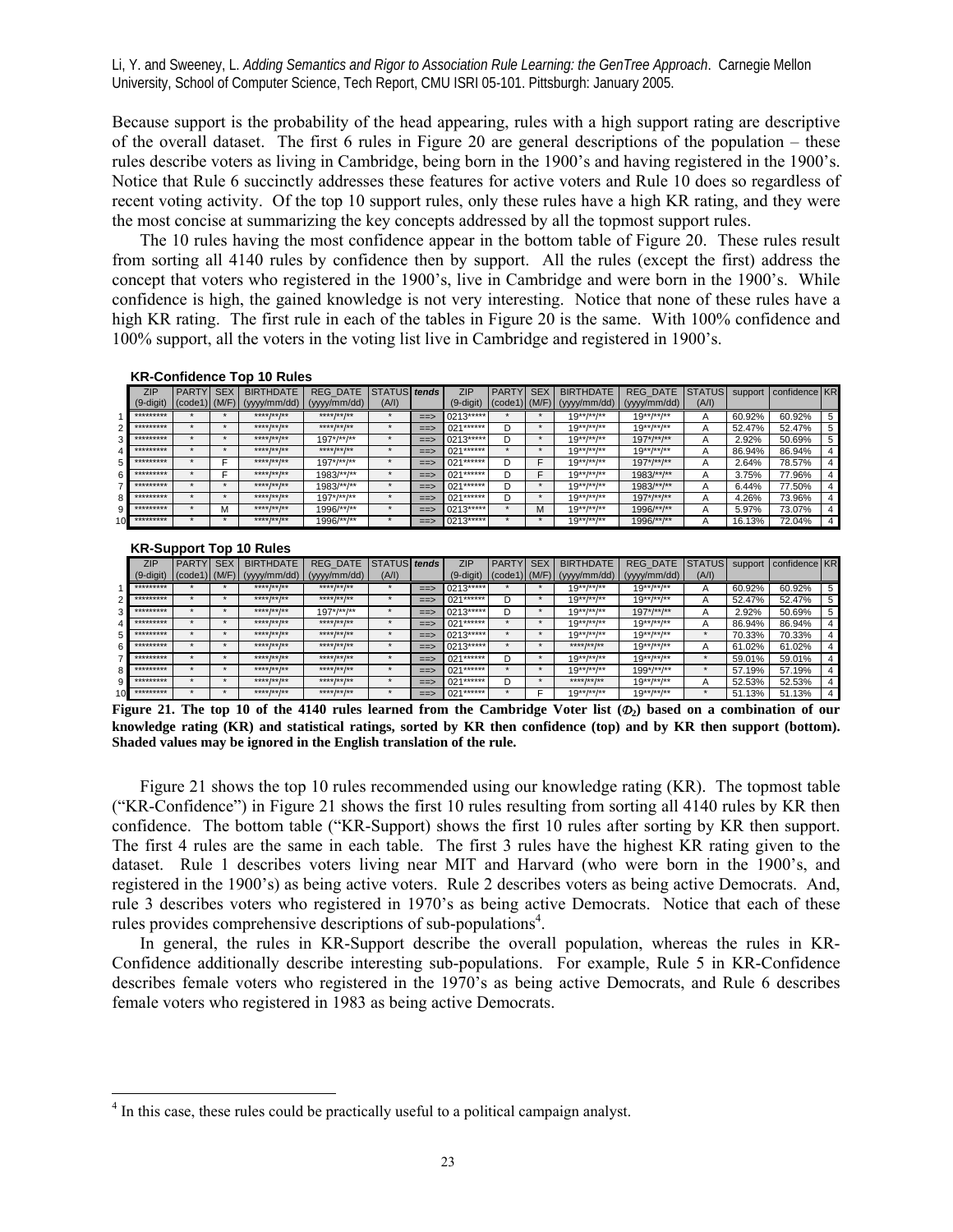# **5. Discussion**

In this paper, we have continued the evolution in the expressiveness of association rule learning to its broadest application – learning semantically rated rules from a large relational table having many attributes. We used the partial ordering imposed by "more-general-than" attribute hierarchies to extend the rule space. A GenTree data structure and algorithm were introduced that organizes search through the extended rule space for robust rules, which are mix-level generalizations across all attributes based on quantifiable corroboration (support and confidence) and on semantic expressiveness (using our knowledge rating metric introduced). Using GenTree with real-world voting data, we were able to demonstrate significant increases in the number of rules learned and in the semantic merit of those rules. In conclusion, we examine future work.

# **5.1 Multiple Hierarchies for an Attribute**

Rather than using a single VGH for an attribute, there are situations in which multiple VGH's seem natural because they capture different criteria for describing a value. Even though these descriptions can be encoded into a single hierarchy and GenTree used to mine robust rules, different rules result depending on the level at which the encoding takes place. Here is a simple example. Consider a relational table of customer demographics and purchased beverages. An "is-a" hierarchy associates both milk and juice as beverages in the top levels, and brands of juices and milks in the lower levels. But some juices and milks have the same brands. We could alternatively have the hierarchy organized first by brand and then by type of beverage. Notice how the same rules learned from these two different hierarchies may have different values for support and confidence! This happens because the ordering of characteristics within a hierarchy matters not only semantically, but also quantifiably. Replacing this imposed ordering of characteristics with multiple hierarchies (e.g., separate beverage and brand hierarchies) for the same attribute poses another new exploration in rule mining. An extension to GenTree construction seems particularly well suited to accommodate attributes having multiple hierarchies. Additional nodes representing the various forms of cross-level generalizations using the hierarchies would be added. Mining robust rules from the revised GenTree would then use the same algorithm as presented herein.

# **5.2 Size of a GenTree**

The extreme upper bound of a GenTree is much, much larger than the size of a GenTree in practice because of the ways in which tuples combine. In the real-world, tuples tend not to represent every possible combination of values. Also, in real-world data the number of tuples tends to be much larger than the number of attributes, thereby increasing the number of tuples likely to share common values. The actual size of a GenTree is related to the fractal dimension of the data. Exploring this relationship further allows us to determine a tighter upper bound based on the fractal dimension. There will be two key components here: 1) how to estimate the fractal dimension of a dataset with attribute hierarchies in a fast yet accurate way, and 2) how to incorporate the fractal dimension in the upper bound formula.

# **5.3 Privacy and** *k***-anonymized Data**

The notion of *k*-anonymized data is simple. Given a table in which each tuple contains information about a single person and no two tuples relate to the same person, a table is *k*-anonymized if for every tuple there are at least *k*-1 other tuples in the table having the same values over the attributes considered sensitive for re-identification [12]. A *k*-anonymized table provably provides privacy protection by guaranteeing that for each tuple there are at least *k* individuals to whom the tuple could refer. The use of *k*-anonymity fits nicely into stated laws and regulations because these expressions need only to identify a population, attributes, and a value for *k*, all of which are easy to formulate in human language. Despite its